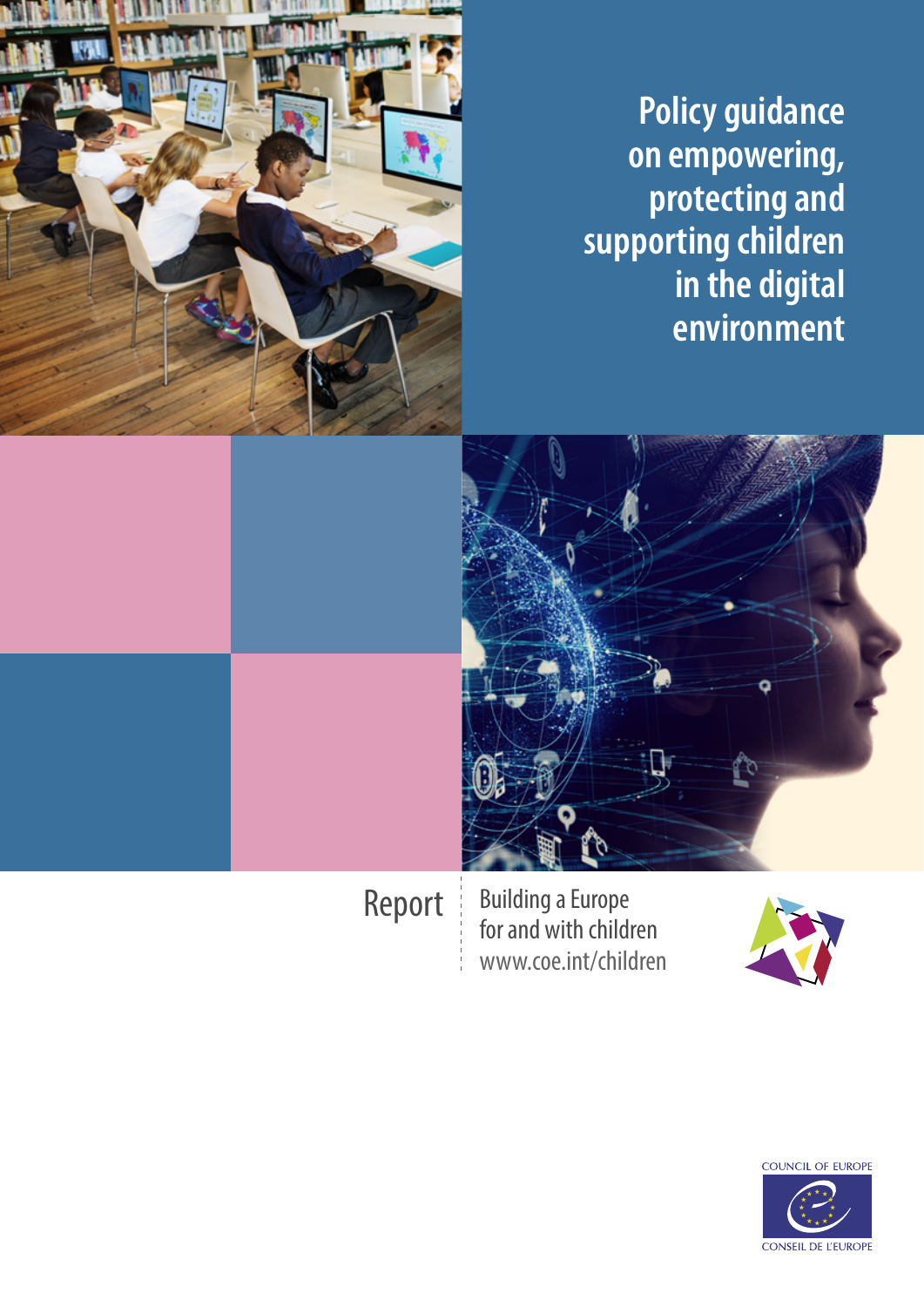# **Policy guidance on empowering, protecting and supporting children in the digital environment**

## Report

**Authors: Sonia Livingstone, London School of Economics and Political Science Eva Lievens, Ghent University Sharon McLaughlin, Letterkenny Institute of Technology David Miles, Child Protection Online consultant Brian O'Neill, Dublin Institute of Technology Valerie Verdoodt, University of Leuven**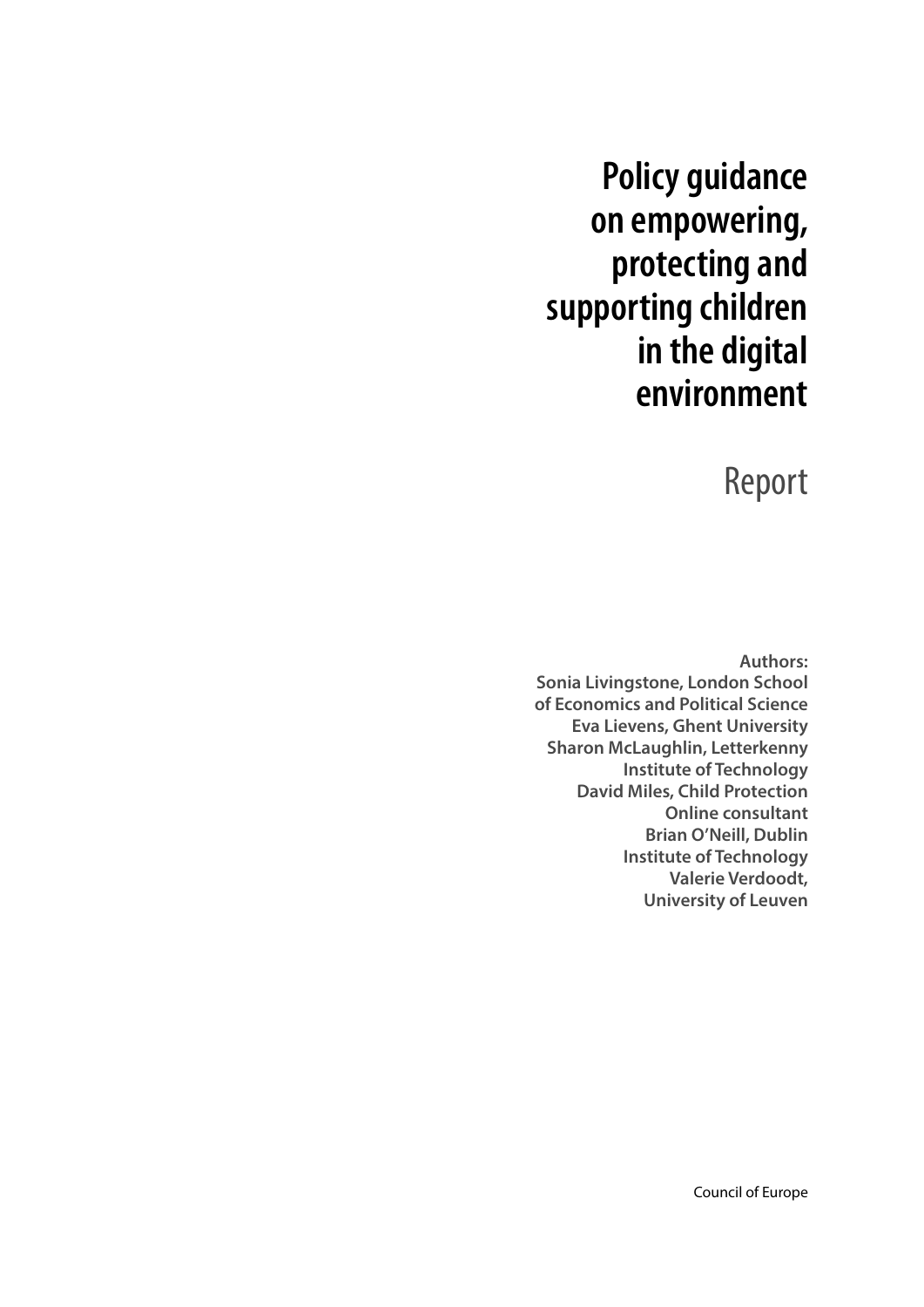French edition: *Orientations stratégiques visant à renforcer l'autonomie des enfants et à les protéger et les guider dans l'environnement numérique*

*The opinions expressed in this work are the responsibility of the author(s) and do not necessarily reflect the official policy of the Council of Europe.* 

All requests concerning the reproduction or translation of all or part of this document should be addressed to the Directorate of Communication (F-67075 Strasbourg Cedex or publishing@coe. int). All other correspondence concerning this document should be addressed to children@coe.int

> Cover and layout: Documents and Publications Production Department (SPDP), Council of Europe

> > Photos: © Shutterstock

This publication has not been copy-edited by the SPDP Editorial Unit to correct typographical and grammatical errors.

© Council of Europe, November 2018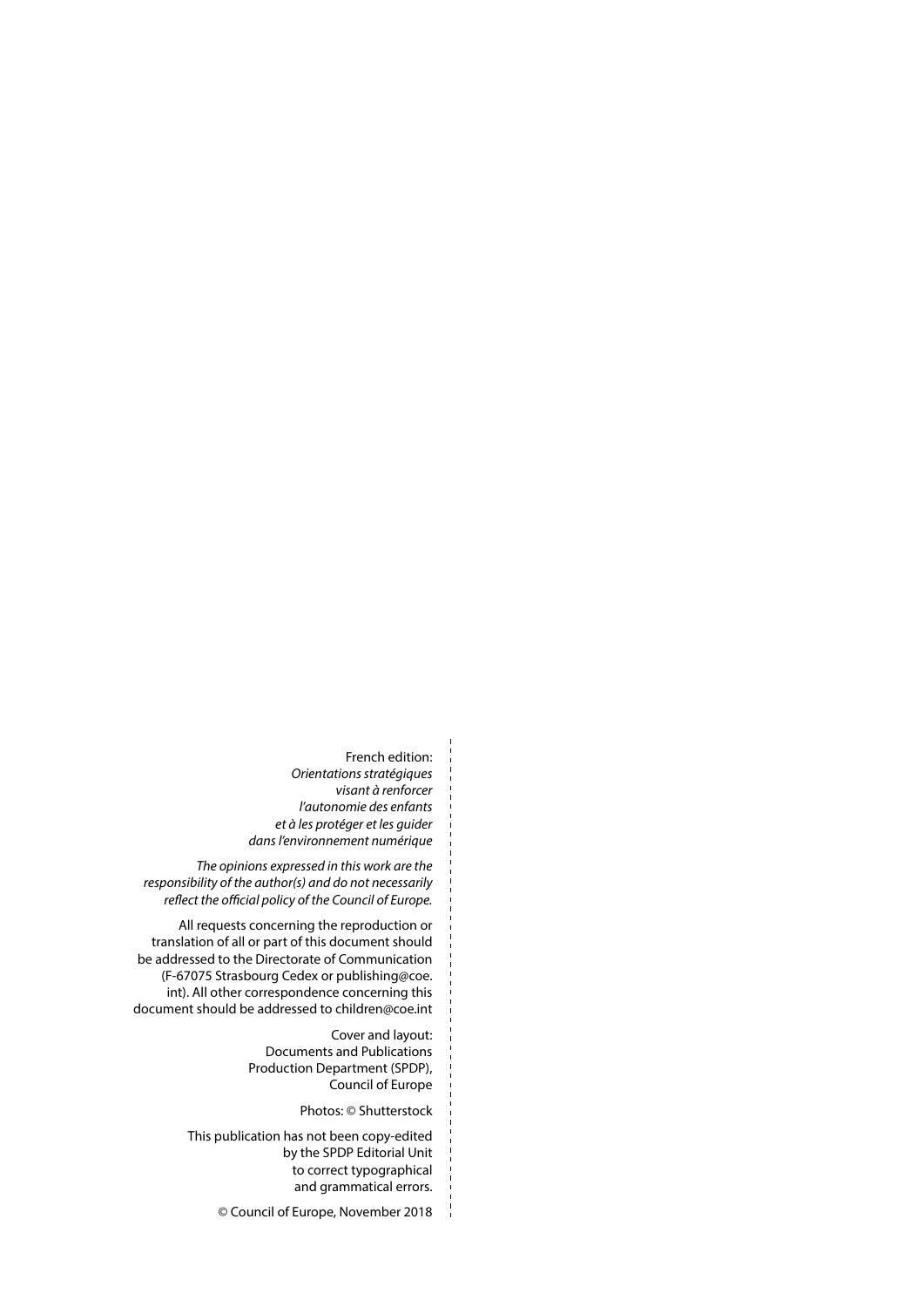## **Contents**

| <b>INTRODUCTION</b>                                            |                                                                      | 5  |
|----------------------------------------------------------------|----------------------------------------------------------------------|----|
|                                                                | Context                                                              | 5  |
|                                                                | Aims and objectives                                                  | 6  |
|                                                                | The UNCRC as a quiding framework                                     | 7  |
| <b>OVERVIEW: CHILDREN'S RIGHTS AND THE DIGITAL ENVIRONMENT</b> | 8                                                                    |    |
|                                                                | Definition of a 'child'                                              | 8  |
|                                                                | General principles and 'the 3 P's'                                   | 9  |
|                                                                | Table 1: The UNCRC articles most relevant in the digital environment | 10 |
|                                                                | Access and non-discrimination                                        | 10 |
|                                                                | Freedom of expression and information                                | 11 |
|                                                                | Association, assembly and participation                              | 12 |
|                                                                | Privacy and data protection                                          | 14 |
|                                                                | <b>Education and Literacy</b>                                        | 15 |
|                                                                | Protection from exploitation                                         | 15 |
|                                                                | Effective remedies and review                                        | 16 |
| <b>CASE STUDIES OF EFFECTIVE PRACTICE</b>                      |                                                                      | 18 |
|                                                                | Methodology                                                          | 18 |
|                                                                | Case study highlights                                                | 18 |
|                                                                | Table 2: Instances of good practice: country case studies            | 19 |
|                                                                | Table 3: Instances of best practice: cross-cutting case studies      | 20 |
|                                                                | <b>ANALYSIS OF GAPS AND SUGGESTIONS FOR GUIDANCE</b>                 | 21 |
|                                                                | The legal framework and inventory                                    | 21 |
|                                                                | Mapping Council of Europe documents against the UNCRC                | 21 |
|                                                                | Gaps revealed from the case studies                                  | 23 |
|                                                                | Suggestions for guidance                                             | 24 |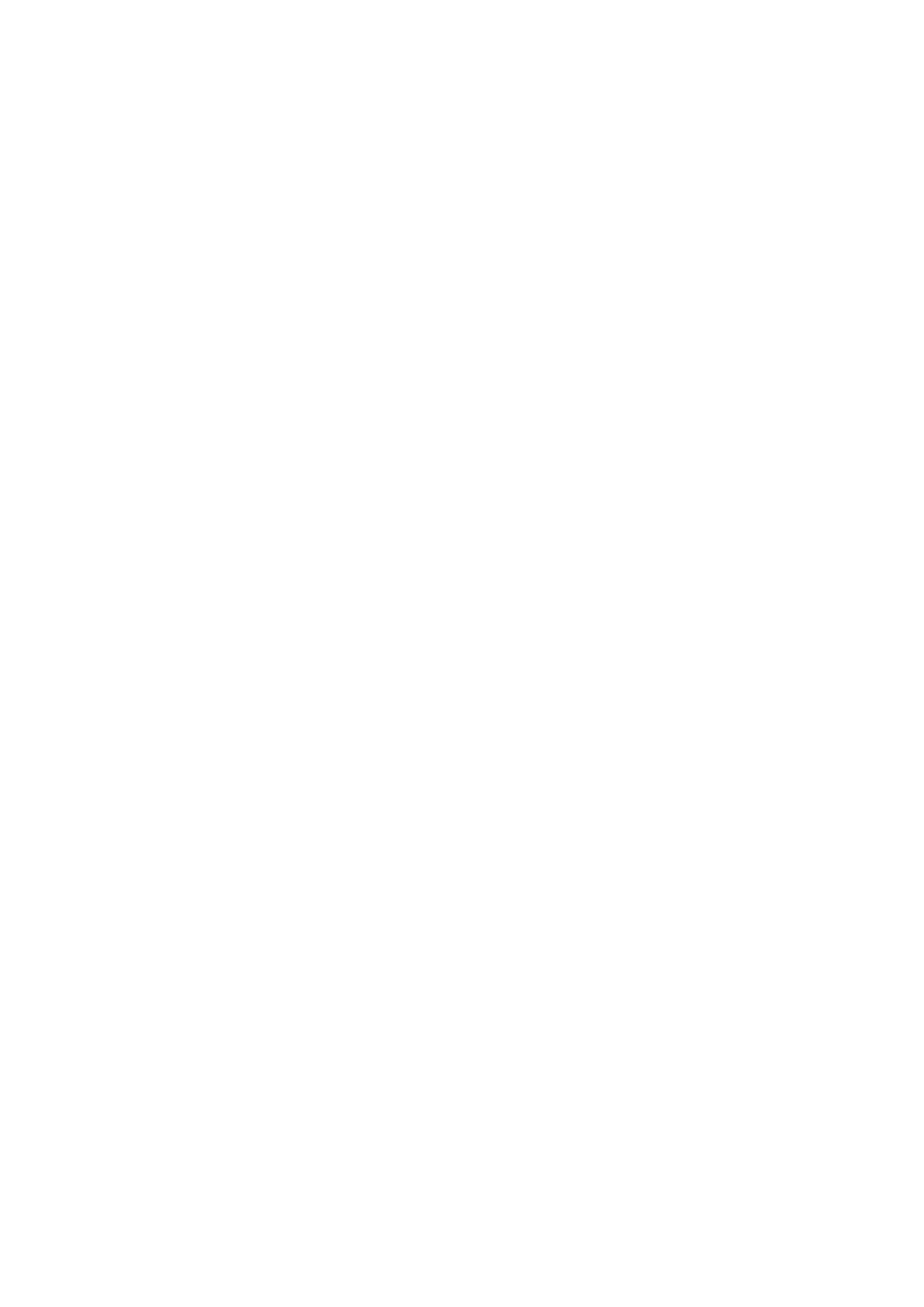## <span id="page-5-0"></span>**Introduction**

"New Information and Communication Technologies (ICT) affect children's enjoyment of a significant number of fundamental rights guaranteed by the UNCRC, the European Convention on Human Rights and the European Social Charter. According to recommendations issued by the UN Committee on the Rights of the Child, all children should be able to safely access ICTs and digital media, and be empowered to fully participate, express themselves, seek information and enjoy all the rights enshrined in the UNCRC and its Optional Protocols without discrimination of any kind."

"The digital world offers children boundless learning and connectivity opportunities as well as challenges of real concern which must be tackled by member States in an integrated manner and in line with the Council of Europe Internet Governance Strategy 2016-2019. The Council of Europe will provide guidance and support to member States in ensuring children's participation, protection and provision rights in the digital environment."

(p.20, Council of Europe Strategy on the Rights of the Child 2016-2021)

## Context

**As high-speed internet provision becomes increasingly affordable and accessible via a range of per**sonal and mobile devices, the digital environment has never been easier to reach. Coupled with a dramatic fall in the average age at which children use the internet, it is evident that information and communications technologies (ICTs) are reshaping children's lives in many ways, resulting in new opportunities for and risks to their well-being and rights. Children, families, schools and communities are embracing digital technologies as part of the taken-for-granted infrastructure of everyday life. This offers opportunities for learning, play, health, communication and participation, but risks to children's safety, privacy, mental health and well-being are also emerging.<sup>1</sup>

■The digital environment continues to evolve rapidly, led by a combination of global companies, new business models and niche innovators, and shaped by institutional policies and practices and the interests and behaviours of individual users. In terms of children's direct engagement with ICT as well as the institutional management of contents and services that affect the conditions of their lives, it is becoming hard to draw the line between offline and online.

Governments are actively promoting ICT access and investment so that businesses can innovate and compete in the global economy and society benefits from informational, civic, educational and other opportunities. Indeed, governmental and institutional responses to empowering, protecting and supporting children in an increasingly digital age are pivotal, with political leadership, regulation, robust law enforcement, ICT and e-safety within school curricula all having the potential to enhance the responsible and safe uptake of the digital environment.

■Some organisations, networks and initiatives already address child rights within their work, collaborating with other stakeholders to empower and protect children. Notably, the UN Committee on the Rights of the Child called attention to children's rights in relation to digital media at its Day of General Discussion in

<sup>1.</sup> OECD 2012. Connected minds: technology and today's learners, Paris, OECD Publishing. OECD 2011. The protection of children online: risks faced by children online and policies to protect them. OECD Digital Economy Papers. Paris: OECD.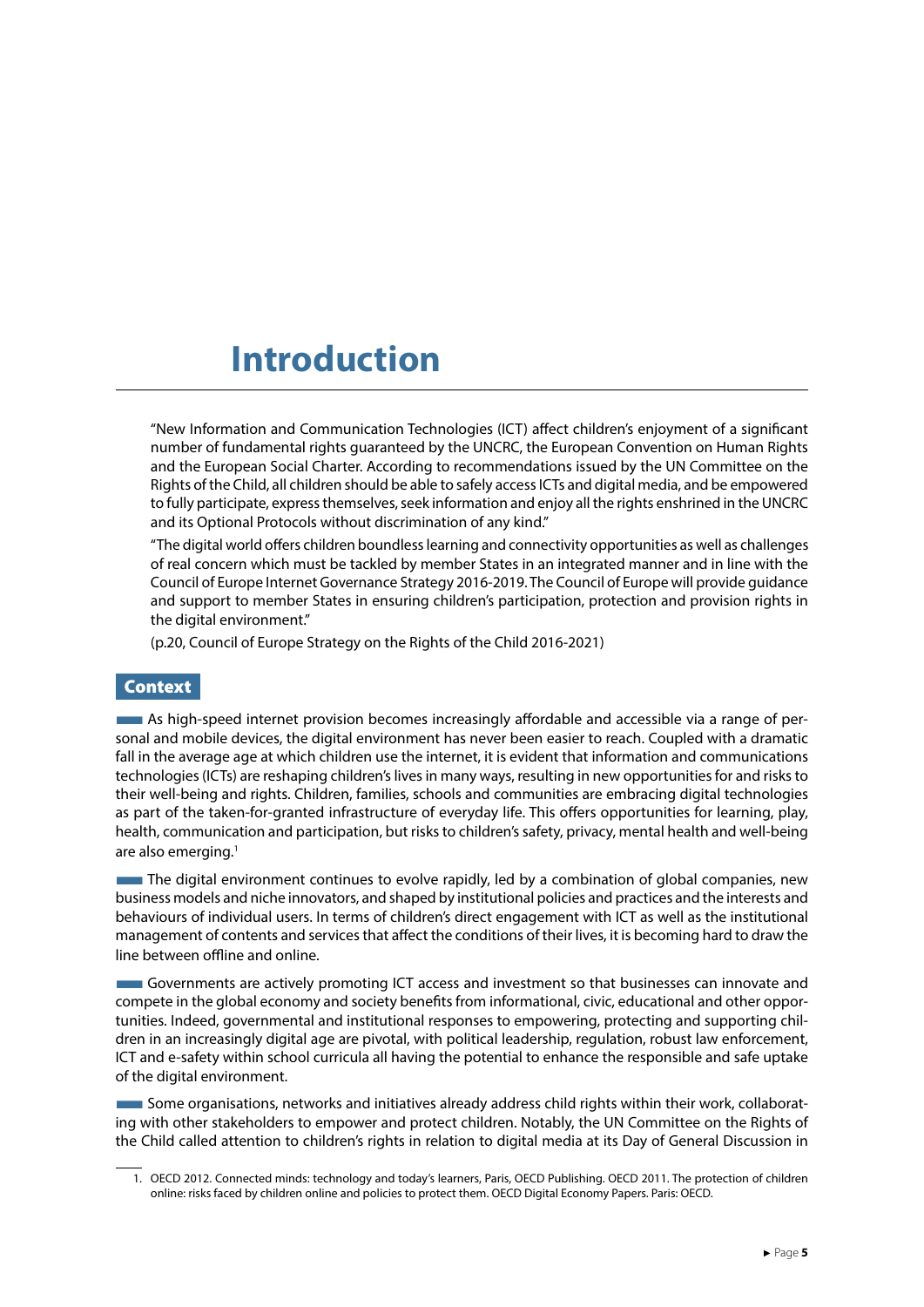<span id="page-6-0"></span>2014.<sup>2</sup> But current structures of governance and policy do not always recognise or address the implications for children's rights.<sup>3</sup> Moreover, a comprehensive analysis of the challenges and prospects for positive change has not yet been undertaken. This is the case even though the majority of children aged 0-17 years old across the Council of Europe's (CoE) 47 member States are already internet users, albeit often with notable digital divides within and across countries.4

■Having prioritised the rights of the child in the digital environment in its new Strategy for the Rights of the Child, how should the CoE advance its agenda? The present report offers a coherent, child rights-focused and evidence-based approach to the opportunities and risks created by the digital environment. We draw on the social scientific, legal, policy and professional expertise of an internationally-reputed specialist team experienced in working together to generate effective outcomes in the field of children's well-being, rights, governance and the internet.5

## Aims and objectives

■It is timely to review the consequences of the digital environment for children's rights, as specified in the UN Convention on the Rights of the Child (UNCRC), the European Convention on Human Rights (ECHR) and key CoE Conventions and recommendations. Both research evidence and the experiences of stakeholders and child rights organisations suggest that children's lives are mediated by the digital environment in ways that influence how they can exercise their rights and how their rights may be enriched or infringed, supported or neglected.

■In its Strategy on the Rights of the Child, the CoE explicitly recognises the digital environment both as a location where children spend time and seek to exercise their rights to learning, play, participation, and so forth, and as a medium through which children relate to their wider world. Specific questions arise regarding what may be called children's "digital rights" (such as the so-called right to be forgotten, or to consent to terms and conditions or privacy policies of online services or apps, or to digital literacy). But more importantly, almost every question one might ask about children's rights is now gaining a digital dimension, as noted in the CoE's strategy, for example in relation to the risk of violence against children, especially girls, or the rights of children with disabilities to participate or the opportunities for all children to learn.

■Whether the digital environment is seen as a potential threat to or enabler for children's rights, it can no longer be ignored as a factor in children's well-being. But what do governments need to know, what good practices can they build upon, and what should be the priorities as they tackle these new challenges? Building on its existing framework of legal standards, policy guidance and associated tools and materials, the CoE, through the work of its Ad hoc Committee for the Rights of the Child (CAHENF), is now developing guidance for governments to underpin and promote children's rights to protection, participation and provision in the digital age.

■To advance this effort, a background report for policy guidance on empowering, protecting and supporting children in the digital age was elaborated, which included:

- ► **A concise overview** of the different aspects of children's rights in the digital environment;
- ► **Case studies** from different CoE member States highlighting national strategies and policies on child rights and ICTs proven to be effective in addressing comprehensively children's rights in the digital environment at national level;
- ► **A gap analysis** and suggestions for key elements for a future guidance document for governments;

<sup>2.</sup> United Nations Committee on the Rights of the Child (2014), Report of the 2014 Day of General Discussion "Digital Media and Children's Rights". Retrieved at:

[http://www.ohchr.org/Documents/HRBodies/CRC/Discussions/2014/DGD\\_report.pdf](http://www.ohchr.org/Documents/HRBodies/CRC/Discussions/2014/DGD_report.pdf)

<sup>3.</sup> Livingstone, S., Carr, J., and Byrne, J. (2015), One in Three: Internet Governance and Children's Rights. UNICEF: Office of Research – Innocenti Discussion Paper 2016-01. Retrieved from<https://www.cigionline.org/publications/one-three-internet-governance-and-childrens-rights>

<sup>4.</sup> Livingstone, S. (2014) EU Kids Online: Findings, methods, recommendations. LSE, London: EU Kids Online. Available at [http://](http://lsedesignunit.com/EUKidsOnline/) [lsedesignunit.com/EUKidsOnline/;](http://lsedesignunit.com/EUKidsOnline/) International Telecommunications Union (ITU). (2013). Measuring the Information Society 2013: Measuring the World's Digital Natives. Available at http://www.itu.int/en/ITU-D/Statistics/Documents/publications/mis2013/ MIS2013\_without\_Annex\_4.pdf

<sup>5.</sup> We have consulted a number of experts during the production of this report and wish to acknowledge them here: Magdalena Aguilar (Child Helpline International), Catherine Blaya (University of Nice), Jutta Croll (Zentrum für Kinderschutz im Internet), Efrat Daskal (Hebrew University of Jerusalem), Jos De Haan (Erasmus University of Rotterdam), Julian Sefton-Green (London School of Economics and Political Science), Galina Soldatova, Elisabeth Staksrud, Amanda Third (University of Western Sydney), Jenny Thomas (Child Rights International Network) and Sofie Vandoninck (University of Leuven).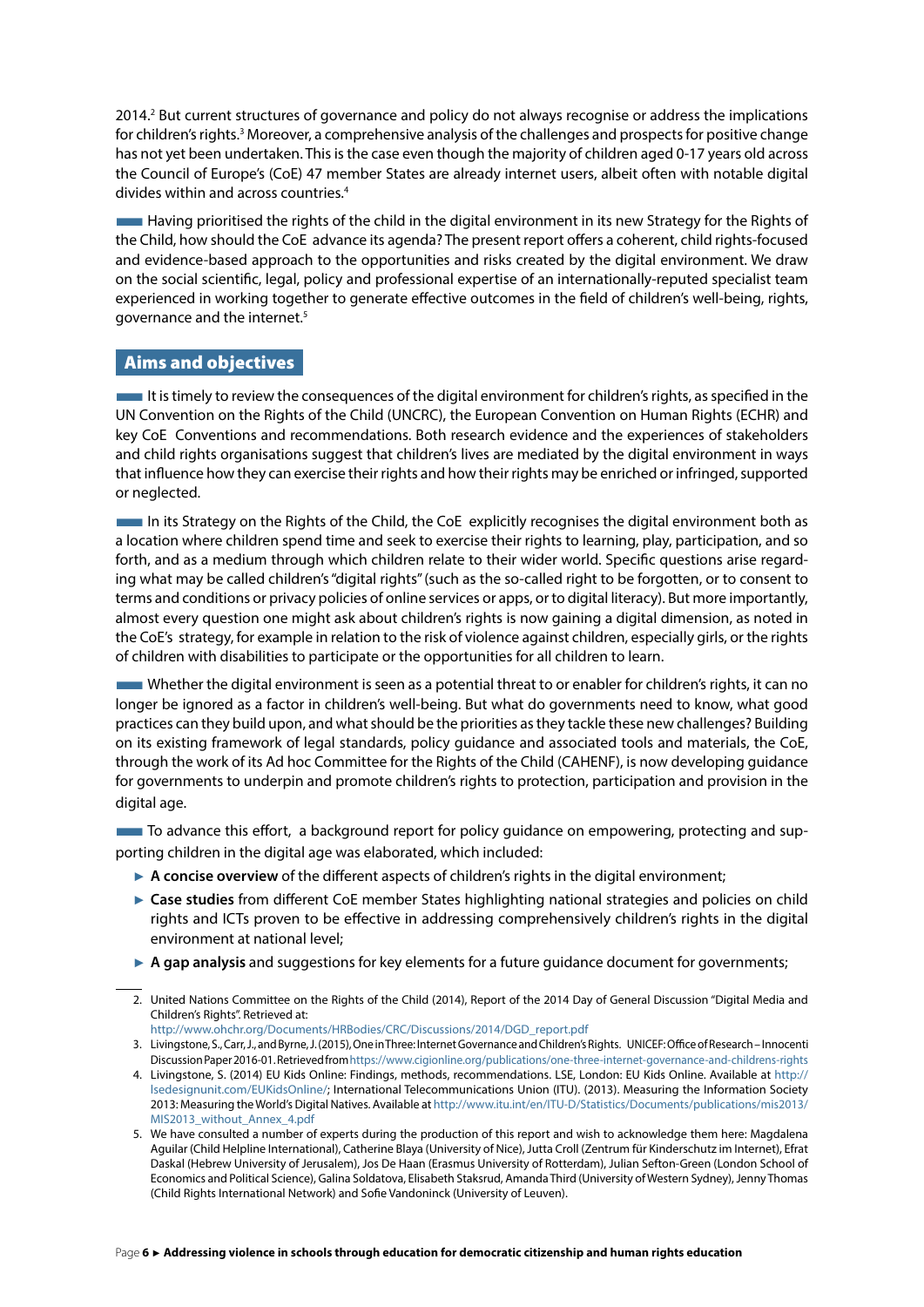<span id="page-7-0"></span>► An inventory of relevant international, CoE and European Union legal standards, case law of the European Court of Human Rights, the most relevant and recent policy documents on the issue in general and its different aspects, and publications reflecting children's own views on the subject.

## The UNCRC as a guiding framework

■To ensure a comprehensive and multidisciplinary approach, taking into account the overarching framework of the UNCRC, key articles were examined for their specific relevance to the digital environment.<sup>6</sup> As we shall discuss, some articles are already addressed by existing human rights instruments or by governance practices in some member States. Others have received less attention or are now posing new challenges as the digital environment continues to evolve.

■The framework of the UNCRC offers a systematic lens through which to organise and evaluate the case studies of existing effective practice in member States, informing the suggestions for future guidance for governments to be developed. It also structures our review of the existing legal standards and case law so as to identify significant gaps.

The advantages of an evidence-based approach are that the overview and development of the issues at stake is anchored in children's experiences, engages with and reflects children's own voices, is able to grasp the diversity of child rights issues across different countries and contexts, and can examine how rights-related challenges play out in practice. This is particularly important for the case studies included in this report.

■Although it is not the purpose of the present report to detail the empirical evidence regarding children's uses of and opportunities and risks associated with of digital environments, we note that such research is growing, in a range of countries. Much of it is directly relevant to children's rights and it can be mined for insights regarding the likely benefits and harms that, in "the digital age," are now reconfiguring their rights. Such evidence is concentrated on European Union countries but also encompasses – often in more preliminary or scattered form – many or all of the Council of Europe member States. <sup>7</sup>

<sup>6.</sup> United Nations General Assembly (1989), Convention on the Rights of the Child. Retrieved from: [http://www.ohchr.org/en/profes](http://www.ohchr.org/en/professionalinterest/pages/crc.aspx)[sionalinterest/pages/crc.aspx](http://www.ohchr.org/en/professionalinterest/pages/crc.aspx)

<sup>7.</sup> Livingstone, S., L. Haddon, and E. Görzig, eds. 2012. Children, Risk and Safety Online: Research and Policy Challenges in Comparative Perspective. Bristol: Policy Press. Mascheroni, G., & Cuman, A. (2014). Net Children Go Mobile: Final Report. Milan: Educatt. Available at <http://netchildrengomobile.eu/reports/> UNICEF 2012. Child safety online: Global challenges and strategies, Florence, UNICEF Innocenti Research Centre.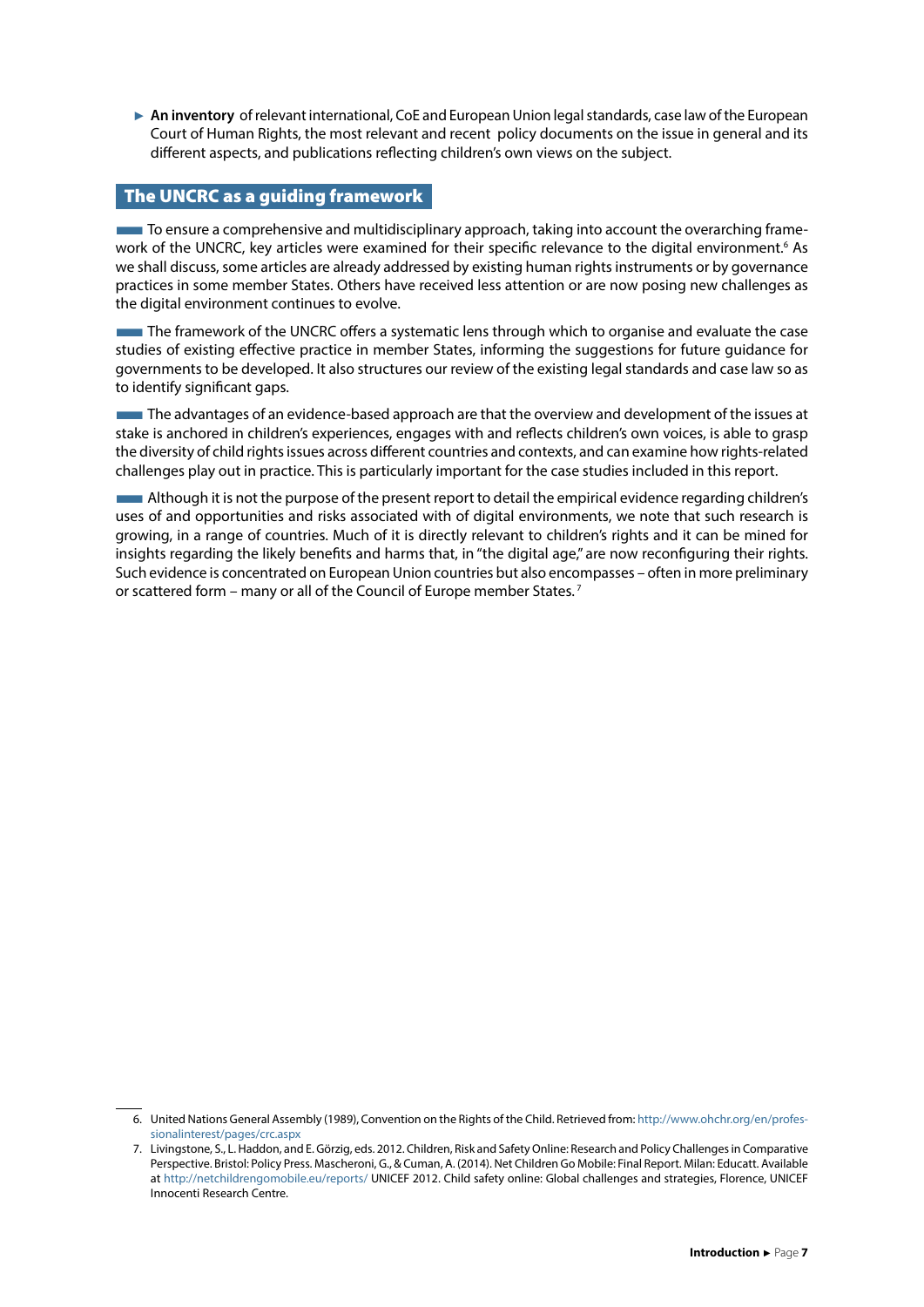## <span id="page-8-0"></span>**Overview: Children's rights and the digital environment**

The first goal of this report is to provide a concise overview of the rights of the romment. Our starting point is the UNCRC.<sup>8</sup> This recognises children as rights civil, cultural, economic, political and social rights for he first goal of this report is to provide a concise overview of the rights of the child in the digital environment. Our starting point is the UNCRC.<sup>8</sup> This recognises children as rights-holders and enumerates civil, cultural, economic, political and social rights for children. It has been widely endorsed and almost

■In essence, the UNCRC is *the* international benchmark for children's rights and thus constitutes an appropriate backdrop against which to frame CoE policy on the empowerment, protection and support of children in the digital environment. Although written before the present contours and consequences of the digital environment could be imagined, the UNCRC is remarkably prescient in emphasising the importance of communication contexts as important means by which children can exercise their rights.

## Definition of a 'child'

**EXECUTE:** For the purpose of the UNCRC, a 'child' is defined as "every human being below the age of eighteen years unless under the law applicable to the child, majority is attained earlier" (Article 1).<sup>10</sup> The age of majority may be described as the age at which a person normally becomes an adult in the eyes of the law. The CoE recommended, in 1972, that member States of the CoE lower the age of majority from 21 years to 18 years "provided that states may retain a higher age of capacity for the performance of certain limited and specified acts in fields where they believe that a higher degree of majority is required."<sup>11</sup> The usual age of majority in CoE member States, then, is 18 years.12

**Example 1** From the perspectives of law and policy, children are (for the most part) defined in terms of chronological age – and the age threshold selected varies depending on the purpose of the law or policy in question (for example, consent to sexual activity, consumption of alcohol and tobacco, army enlistment or leaving school). Often, those tasked with the responsibility of creating such laws and policies do not elaborate on the actual reasoning behind the selection of particular age thresholds for particular purposes and – in the absence of such hypotheses – choices can appear arbitrary. Laws and policies restricting children's access to certain types of media content (on the basis that it is harmful to children who have not attained a certain age) impact on children's exercise of their right to freedom of expression and, for this reason, the imposition of age limits should be justified and evidence-based.

■In relation to media and digital environments, theories of child development have historically guided age-based restrictions on children's media access (in relation to advertising, or sexual and violent content, for instance). Such theories also informed the US law, COPPA (the Child Online Privacy and Protection Act) which today guides social media companies such as Facebook in setting the age of 13 as its minimum age for use.<sup>13</sup>

10. Note that the drafters of the UNCRC, while eager to ensure that it would apply to as wide an age group as possible, also acknowledged the need for some degree of flexibility, particularly in relation to those countries in which the established age of majority is other than eighteen years. Detrick, S. (1999), A Commentary on the United Nations Convention on the Rights of the Child. The Netherlands: Kluwer Law International.

11. Council of Europe, Resolution (72) 29 on the lowering of the age of full legal capacity (Adopted by the Committee of Ministers on 19 September 1972 at the 213th meeting of the Ministers' Deputies). Retrieved at:

[http://www.coe.int/t/dghl/standardsetting/family/Resolutions\\_recommendations\\_cm\\_en.asp](http://www.coe.int/t/dghl/standardsetting/family/Resolutions_recommendations_cm_en.asp) 12. Council of Europe, Recommendation CM/Rec (2012)2 of the Committee of Ministers to member States on the participation of children and young people under the age of 18 (Adopted by the Committee of Ministers on 28 March 2012 at the 1138<sup>th</sup> meeting

of the Ministers' Deputies). Retrieved at: <https://rm.coe.int/CoERMPublicCommonSearchServices/DisplayDCTMContent?documentId=090000168046c478>

13. Montgomery, K. & Chester, J. (2015) 'Data Protection for Youth in the Digital Age: Developing a Rights-Based Global Framework' European Data Protection Law Review, 1(4), 277-291.

<sup>8.</sup> The United Nations Convention on the Rights of the Child was adopted on 20th November 1989 by the General Assembly of the United Nations. The Convention is the most universally accepted international Convention, having been ratified by 196 countries. 9. United Nations Treaty Collection, Convention on the Rights of the Child. Retrieved from: [https://treaties.un.org/Pages/ViewDetails.](https://treaties.un.org/Pages/ViewDetails.aspx?src=IND&mtdsg_no=IV-11&chapter=4&lang=en)

[aspx?src=IND&mtdsg\\_no=IV-11&chapter=4&lang=en](https://treaties.un.org/Pages/ViewDetails.aspx?src=IND&mtdsg_no=IV-11&chapter=4&lang=en)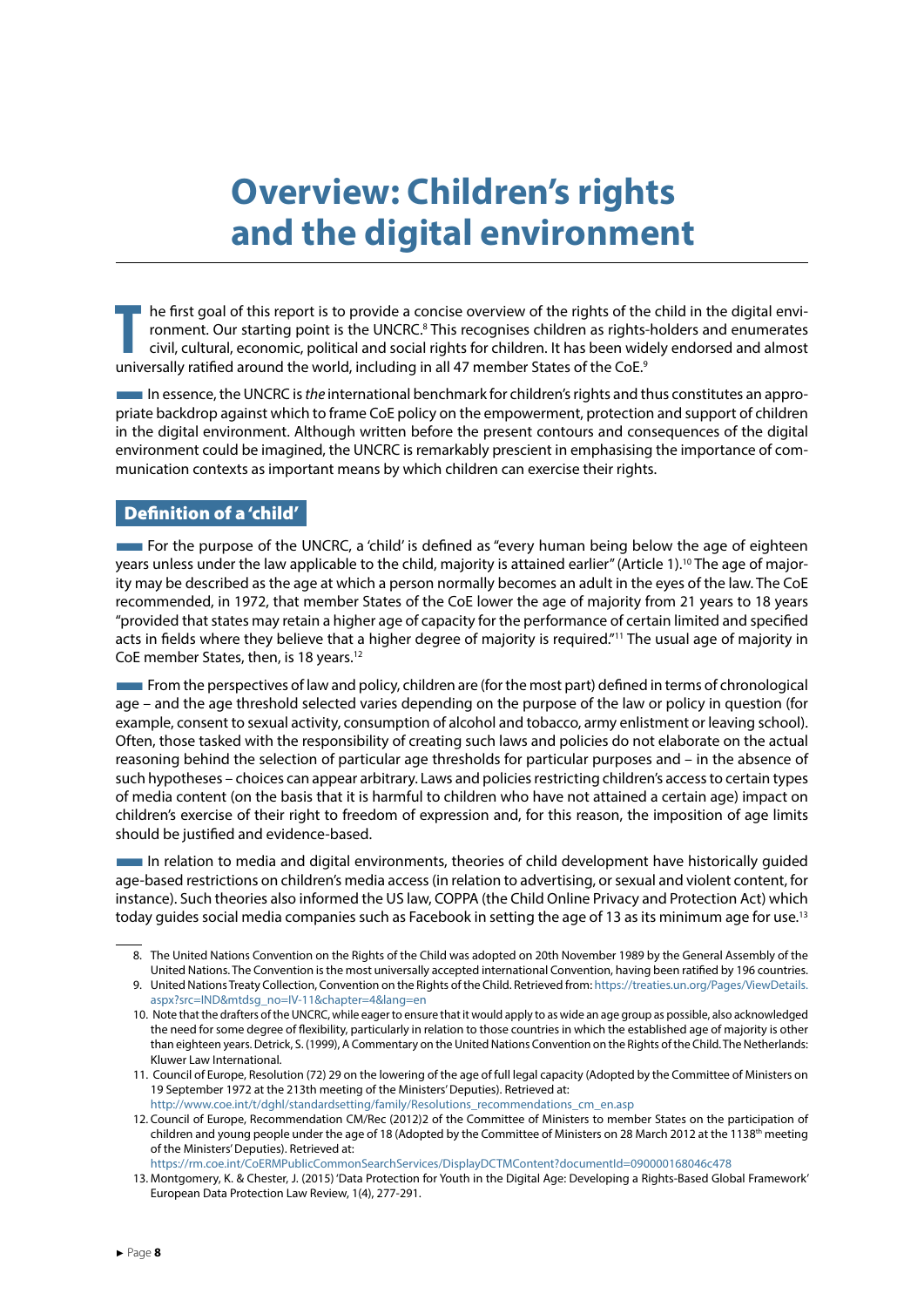<span id="page-9-0"></span>But little review or updating of age-based guidance has since occurred, and the evidence base informing current decisions is largely unclear or out of date.14

■While defining 'the child' on the basis of chronological age is by no means ideal, alternatives such as the "best interests" principle (Article 3) or the assessment of children's capacity based on their "age and maturity" (Article 12) are no less problematic (see section B2). However, it is important to recognise that chronology is but one approach to defining children and childhood and it should be informed by other approaches such as those rooted in developmental and scientific theory. This will require the adoption of a multi-disciplinary, multi-collaborative approach to law- and policy-making.

## General principles and 'the 3 P's'

■The four guiding principles of the UNCRC are key considerations at every stage of the policymaking process - formulation, implementation and review. These principles are:

(1) Article 2 (**Non-Discrimination**);

(2) Article 3 (**Best Interests of the Child**);

(3) Article 6 (**Right to Life, Survival and Development**);

(4) Article 12 (**Right to be Heard**).

■Of these, articles 2 and 12 in particular are discussed in detail below. As regards Article 3, while the notion that children's 'best interests' should be placed at the centre of decision-making processes is important, this is nonetheless a "vague provision which gives enormous discretion to the decision-maker to impose his/her own judgment as to what the child's welfare demands in a particular case" (Kilkelly, 2010).<sup>15</sup>

**EXECUTE:** All 54 articles of the UNCRC are commonly and usefully divided into three distinct categories – rights of provision, protection and participation – as also highlighted in the CoEStrategy on the Rights of the Child 2016-2021.

■Arguably, *all* of the rights in the UNCRC are, in the first instance, rights of provision in that State parties to the Convention (and, in some cases, parents and other adults) must first *provide* the conditions that allow for the realisation of the rights contained therein. Beyond this, it is noteworthy that while provision and protection reflect the traditional view of children as dependent beings, reliant on others (namely, parents and the State) to provide for and protect them, the emphasis on participation embodies an important shift in approach to children and childhood.16

■Legal and policy discourse in the area of children and digital media predominantly focuses on protection, albeit with a growing awareness of the tension between 'protection' and 'participation. Less is said regarding 'provision' (e.g. of high-quality online content for children) other than in the important domain of education.<sup>17</sup>

■These categories, and the relations among them, provide structure within which to reflect and assess the extent to which existing CoE and related (e.g. European Union, national level) instruments, policies and practices facilitate children's rights in all contexts, including in the digital environment.

**The CoE Guide to Human Rights for Internet Users<sup>18</sup> suggests further categories, which we will adapt in** structuring the discussion that follows. First, we list the key articles of the UNCRC that are particularly perti-

- 17. Lievens, E. "Children's rights and media: imperfect but inspirational", in Brems, E., Vandenhole, W. & Desmet, E. (Eds.), Children's Rights in the Global Human Rights Landscape: Isolation, Inspiration, Integration? Oxford: Routledge (forthcoming).
- 18. Council of Europe, Recommendation CM/Rec(2014)6 of the Committee of Ministers to member States on a Guide to human rights for Internet users (Adopted by the Committee of Ministers on 16 April 2014 at the 1197th meeting of the Ministers' Deputies). Retrieved at: [https://www.coe.int/en/web/internet-users-rights/guide.](https://www.coe.int/en/web/internet-users-rights/guide) The Guide includes a section entitled 'Children and Young People', although it is also clearly stated that children have all the rights also discussed elsewhere in the Guide (in relation to human rights in general). In the section on children and young people, express reference is made to the right to freely express their views, to be heard, and to have access to information. In the context of access to information on safe use of the Internet, the Guide refers specifically to educators, teachers, parents and guardians.

<sup>14.</sup> This has been notably problematic in the recent case of the EU's General Data Protection Regulation, which restricts the processing of children's personal data by providers of online information services without parental permission under the age of 16 (unless member States decide to reduce this to 13 years old by 2018). eNACSO (2016), When Free Isn't: Business, Children and the Internet. European NGO Alliance for Child Safety Online (eNACSO). Retrieved at: [http://www.enacso.eu/wp-content/uploads/2015/12/free](http://www.enacso.eu/wp-content/uploads/2015/12/free-isnt.pdf)[isnt.pdf.](http://www.enacso.eu/wp-content/uploads/2015/12/free-isnt.pdf)

<sup>15.</sup> Kilkelly, U. (2010), Kilkelly on 'Best Interests' and the Proposed Constitutional Amendment. Retrieved from: [http://www.humanrights.](http://www.humanrights.ie/index.php/2010/02/26/kilkelly-on-best-interests-and-the-proposed-constitutional-amendment/) [ie/index.php/2010/02/26/kilkelly-on-best-interests-and-the-proposed-constitutional-amendment/](http://www.humanrights.ie/index.php/2010/02/26/kilkelly-on-best-interests-and-the-proposed-constitutional-amendment/)

<sup>16.</sup> Holzscheiter, H. 2010. Children's Rights in International Politics: The Transformative Power of Discourse. Basingstoke: Palgrave Macmillan.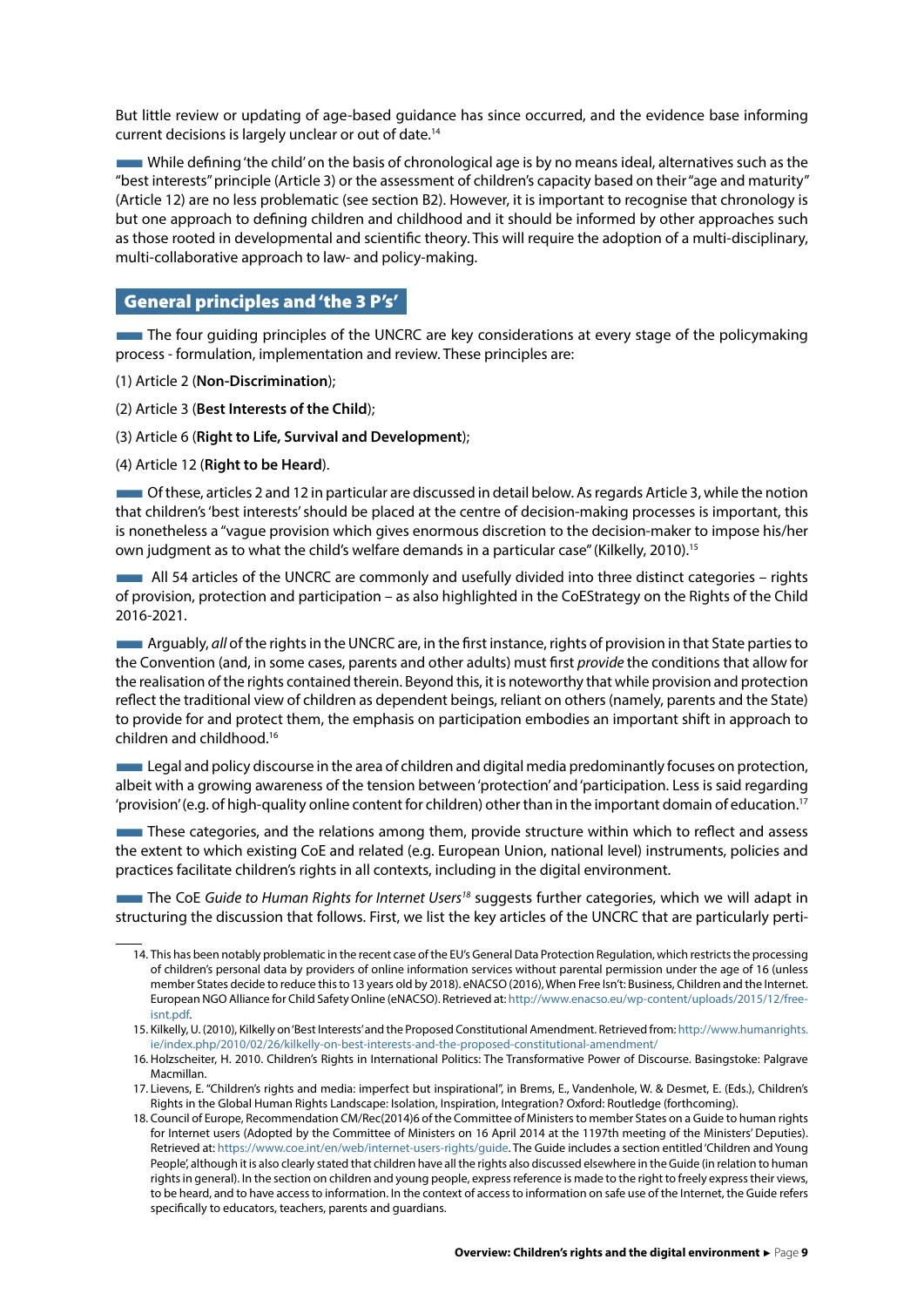<span id="page-10-0"></span>nent to children in the digital environment (see Table 1). We classify these according to the 3 P's, noting some overlap in classification (articles in *italics*) and recognising some scope for interpretation in determining which articles are of greatest relevance to the digital environment.

## Table 1: The UNCRC articles most relevant in the digital environment

| <b>Provision</b>                                                                                                                                 | <b>Protection</b>                                                       | Participation                                                         |
|--------------------------------------------------------------------------------------------------------------------------------------------------|-------------------------------------------------------------------------|-----------------------------------------------------------------------|
| Article 4:                                                                                                                                       | Article 16:                                                             | Article 13:                                                           |
| State responsibilities for implemen-<br>tation of rights                                                                                         | Right to privacy                                                        | Freedom of expression                                                 |
| Article 5:                                                                                                                                       | Article 17e:                                                            | Article 14:                                                           |
| Parental guidance                                                                                                                                | Protection from injurious material                                      | Freedom of thought, conscience and<br>religion                        |
| Article 8:                                                                                                                                       | Article 19:                                                             | Article 15:                                                           |
| Preservation of identity                                                                                                                         | Protection from all forms of violence                                   | Freedom of association                                                |
| Article 17a-d:                                                                                                                                   | Article 32:                                                             | Article 17 intro:                                                     |
| Provision of information and material<br>of social and cultural benefit by mass<br>media, children's books and linguistic<br>needs of minorities | Child labour / economic exploitation                                    | Access to media                                                       |
| Article 18:                                                                                                                                      | Article 34:                                                             | Article 23 para. 1:                                                   |
| Parental responsibilities; state<br>assistance                                                                                                   | Sexual exploitation                                                     | Children with disabilities: participa-<br>tion in community           |
| Article 23 para. 2 and 3:                                                                                                                        | Article 35:                                                             | Article 31 para. 1:                                                   |
| Children with disabilities: special care<br>and assistance                                                                                       | Abduction, sale and trafficking                                         | Leisure, play and culture: participation<br>in cultural life and arts |
| Article 28:                                                                                                                                      | Article 36:                                                             |                                                                       |
| Right to education                                                                                                                               | Other forms of exploitation                                             |                                                                       |
| Article 29:                                                                                                                                      | Article 37:                                                             |                                                                       |
| Goals of education                                                                                                                               | Torture or other cruel, inhuman or<br>degrading treatment or punishment |                                                                       |
| Article 30:                                                                                                                                      |                                                                         |                                                                       |
| Children of minorities/indigenous<br>groups                                                                                                      |                                                                         |                                                                       |
| Article 31 para. 2:                                                                                                                              |                                                                         |                                                                       |
| Leisure, play and culture: appropriate<br>and equal opportunities for cultural,<br>artistic, recreational and leisure<br>activity                |                                                                         |                                                                       |
| Article 39:                                                                                                                                      |                                                                         |                                                                       |
| Rehabilitation of child victims                                                                                                                  |                                                                         |                                                                       |

## Access and non-discrimination

"Children around the world increasingly think of access to digital media as a fundamental right." (Third et al., 2015: 8).19

<sup>19.</sup> Third, A. et al. (2014), Children's Rights in the Digital Age: A Download from Children around the World. Melbourne: Young and Well Cooperative Research Centre.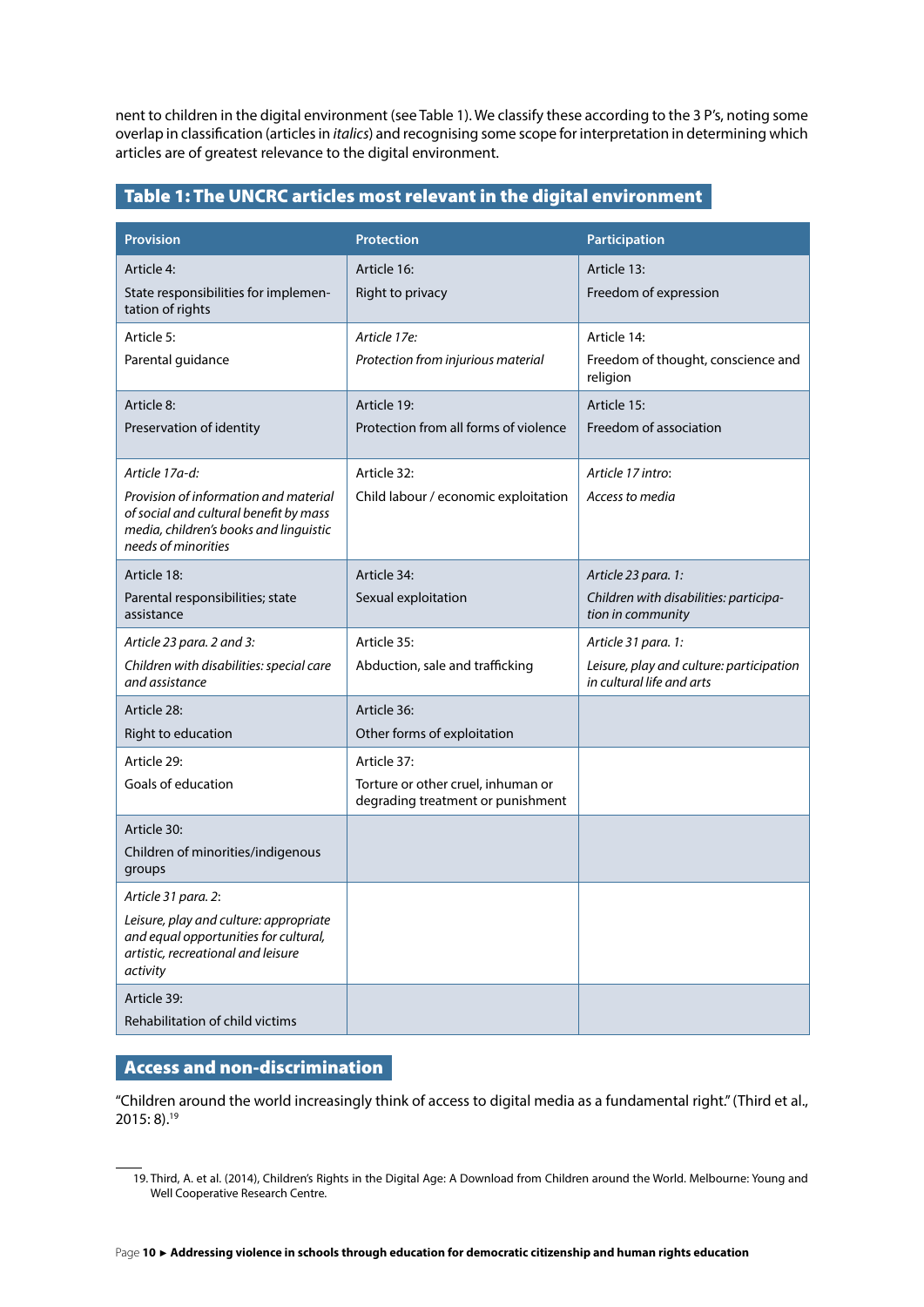## <span id="page-11-0"></span>**Article 2 UNCRC (Right to Non-Discrimination)**

■Article 2 is one of the four guiding principles of the UNCRC and, as such, should be a key consideration in the formulation, implementation and review of policies directed at the empowerment, support and protection of children in the digital environment. In the context of non-discrimination, at first sight, there appear to be (at least) two important considerations for policymakers:

(1) Equality of access to the digital environment;

(2) Importance of educating children about their right not to be discriminated against.

■There is a third consideration: not only should children be informed of their right not to be discriminated against but also about their responsibility not to be discriminatory in their interactions with others in the digital environment. The CoE Strategy for the Rights of the Child, for instance, contains a section on hate speech and racism, but this is yet to be linked firmly to the digital environment.

## Freedom of expression and information

### **Article 13 UNCRC (Right to Freedom of Expression)**

■Article 13 ascribes to the child the right to "seek, receive and impart information and ideas of all kinds" through any medium. The child's exercise of the right to freedom of expression is limited by Article 5 UNCRC which requires State parties to "respect the responsibilities, rights and duties of parents" (and, where appropriate, those of the wider family and community) to direct and guide children in the exercise of the rights contained in the Convention "in a manner consistent with the evolving capacities of the child"<sup>20</sup> and it is also to be construed in line with Article 3 UNCRC, which embodies the 'best interests' principle.

The child's right to impart information to others is of particular importance in the context of the digital environment as children are no longer mere receptacles of content but are also creators and distributors of such content. It is important that law/policymakers acknowledge children's dual role of consumer and creator by ensuring that laws/policies account for the fact that the exercise of the right to freedom of expression carries certain duties and responsibilities. In light of this dual role, children must be made aware of the potential negative impact of their expressive activities (e.g., racist, hateful and threatening expressions) in the digital environment as well as of the benefits for personal, social and civic relationships.

■The right to freedom of expression contained in Article 13 UNCRC is closely related to the right to be heard (Article 12 UNCRC) and the right of access to media (Article 17 UNCRC). The expressions of children must be afforded due weight and consideration, and children must be provided with appropriate channels through which to enunciate such expressions – otherwise, children's exercise of their right to freedom of expression is impeded. Problematically, however, the empowerment, protection and support of children in the digital environment sometimes involves state/school/parent-sanctioned restrictions (even prohibitions) on children's use of/access to certain types of expression (e.g., sexual expression, violent expression).

## **Article 17 UNCRC (Right to Information)**

■Article 17 recognises "the important function performed by the mass media" and encourages State parties to "ensure that the child has access to information and material from a diversity of national and international sources." State parties are also expected to encourage the mass media to broadcast information and material of social and cultural benefit to children and the formulation of guidelines to shield children from "information and material injurious to their well-being", bearing in mind both the child's right to freedom of expression and the responsibilities of parents in relation to the upbringing of their children.

■Article 17 UNCRC, then, not only refers to the responsibility of the State but also to the responsibility of the media, as well as the responsibilities of parents.21 Article 17 UNCRC is broad and, as a result, perhaps a little vague, referring for example, to "the important function performed by the mass media" but offers no

<sup>20.</sup> Lopatka, A. (1996) "Appropriate Direction and Guidance in the Exercise by a Child of the Rights to Freedom of Expression, Thought, Conscience and Religion" in Verhellen, E. (Ed.), Monitoring Children's Rights. The Netherlands: Kluwer International Law, at 288. See also Articles 3 and 5 of the Convention on the Rights of the Child.

<sup>21.</sup> Lievens, E. "Children's rights and media: imperfect but inspirational", in Brems, E., Vandenhole, W. & Desmet, E. (Eds.), Children's Rights in the Global Human Rights Landscape: Isolation, Inspiration, Integration? Oxford: Routledge (forthcoming).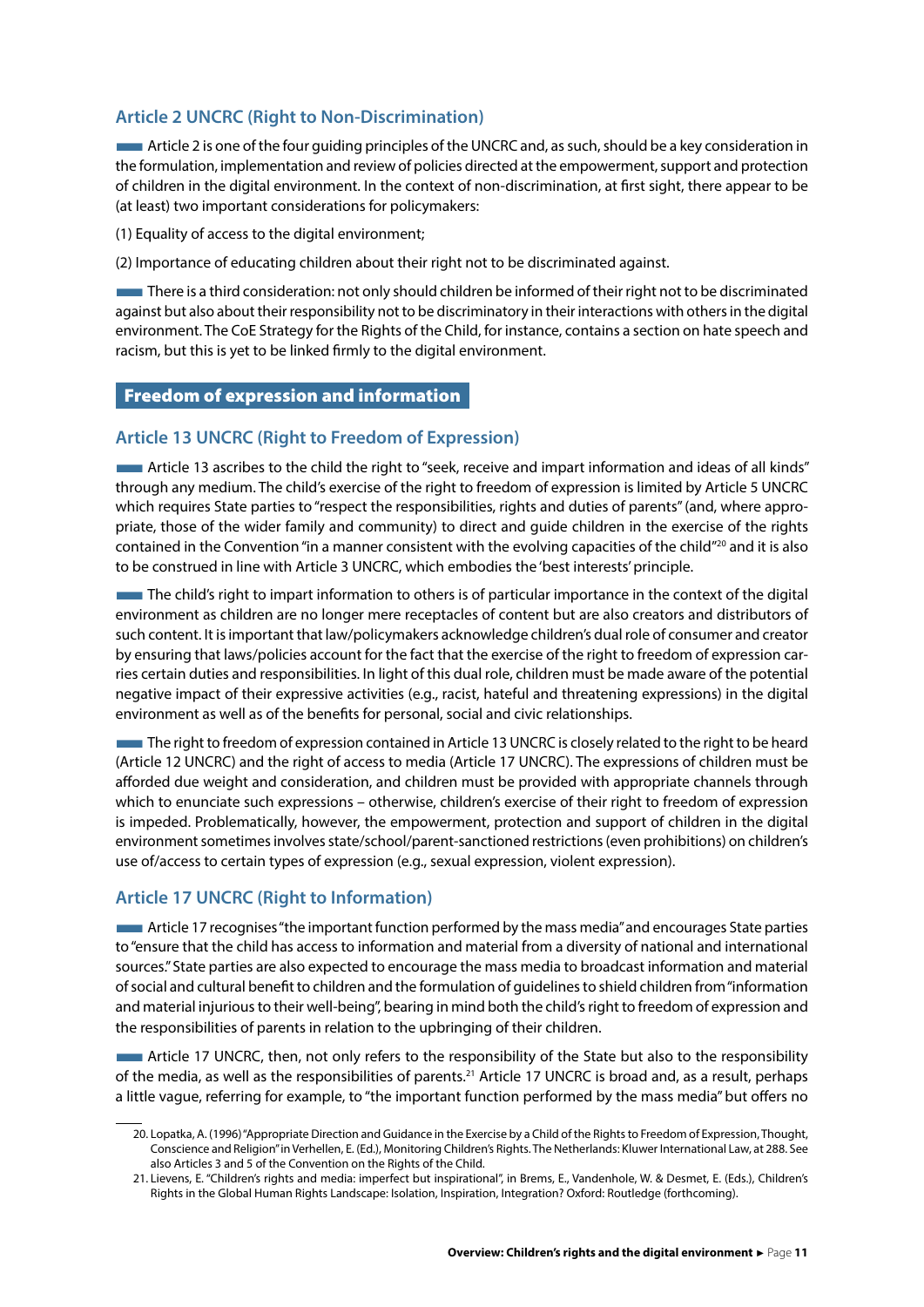<span id="page-12-0"></span>elaboration.22 It also refers to some subjective concepts such as "spiritual and moral well-being" and "material injurious" to children's well-being, which are left open to the interpretation of State parties.<sup>23</sup>

■While occasionally (mis)conceived as referring only to 'mass media' in the sense of 'traditional' or 'legacy' media, the CoE is clear in defining mass media as referring to the digital environment conceived broadly, including:

'"traditional" broadcast media such as television, radio, movies, CDs or DVDs, as well as the print media, and also our information superhighway, the Internet along with services such as the World Wide Web, communicated via the Internet.'24

**The right to information embodied in Article 17 is particularly important in the context of the digital** environment. The internet is an information gateway, offering users access to a wealth of information on an infinite number of topics. This poses a series of challenges:

- ► one challenge is to establish an equilibrium between children's right to access information (i.e., participation), on the one hand, and the legitimate interest in safeguarding children from accessing potentially harmful material (i.e., protection), on the other;
- ► another challenge concerns provision children must be provided with age-appropriate (and linguisticallyappropriate) information on all proceedings, legislation, regulations and policies affecting their rights;<sup>25</sup>
- ► a third challenge concerns children's right to information that may run counter to the norms of their parents or wider society – consider children's need for and right to information about sexual identity, sexual health or sexual expression.<sup>26</sup>

■Article 17 is highly significant in relation to the digital environment as the right of access to information is a prerequisite for the realisation of many of the other rights contained in the UNCRC. Yet significantly, Detrick (1999) observes that provisions equivalent to Article 17 "cannot be found in the major universal and regional general conventions on human rights"<sup>27</sup> – in this sense, they appear to be distinctively associated with children's rights as they grow to their full potential.<sup>28</sup>

## Association, assembly and participation

## **Article 12 UNCRC (Right to be Heard)**

■Article 12 is one of the four guiding principles of the UNCRC and, as such, should be a key consideration in the formulation, implementation, and review of policies directed at the empowerment, support and protection of children in the digital environment. This ascribes to children the right to be heard in all matters affecting them, to participate in all decision-making processes having a bearing on their lives and to exert influence over such decisions in accordance with their age and maturity. It places an obligation on State parties to the UNCRC to involve children in all matters affecting them. Article 12 is considered an integral part of the implementation of the other articles of the Convention (e.g., Articles 13 and 17) and applies to all children capable of forming views and not merely those capable of expressing views.29

<sup>22.</sup> Much has, however, been written about the interpretation of this Article. See Wheatley Sacino, S. (2011), A Commentary on the United Nations Convention on the Rights of the Child - Article 17: Access to a Diversity of Mass Media Sources. The Netherlands: Brill | Nijhoff.

<sup>23.</sup> Like all other Articles in the Convention, Article 17 is to be interpreted in light of the four guiding principles. In addition, there is a specific reference (in Article 17 itself) to Articles 13 (Freedom of Expression), 18 (Parental Responsibility; State Assistance) and 29 (Goals of Education) therefore, it is also to be interpreted in light of these Articles.

<sup>24.</sup> Council of Europe, Compass: Manual for Human Rights Education with Young People – Media. Retrieved at: [http://www.coe.int/](http://www.coe.int/en/web/compass/media) [en/web/compass/media](http://www.coe.int/en/web/compass/media)

<sup>25.</sup> In respect of Article 17 UNCRC, the Committee on the Rights of the Child (2009) has stated that "Children need access to information in formats appropriate to their age and capacities on all issues of concern to them. This applies to information, for example, relating to their rights, any proceedings affecting them, national legislation, regulations and policies, local services, and appeals and complaints procedures." See United Nations Committee on the Rights of the Child, General Comment No. 12 (2009) on the right of the child to be heard. Retrieved at: <http://www2.ohchr.org/english/bodies/crc/docs/AdvanceVersions/CRC-C-GC-12.pdf>, at para. 82.

<sup>26.</sup> This is far from straightforward, although see Gillespie, A. A. (2013). Adolescents, sexting and human rights. Human Rights Law Review, ngt032.

<sup>27.</sup> Detrick, S. (1999), A Commentary on the United Nations Convention on the Rights of the Child. The Netherlands: Kluwer Law International, at 284.

<sup>28.</sup> La Rue, F. 2014. Report of the Special Rapporteur on the Promotion and Protection of the Right to Freedom of Opinion and Expression, A/69/335. New York: United Nations General Assembly. [http://www2.ohchr.org/english/bodies/hrcouncil/docs/17session/A.HRC.17.27\\_en.pdf](http://www2.ohchr.org/english/bodies/hrcouncil/docs/17session/A.HRC.17.27_en.pdf)

<sup>29.</sup> Van Bueren, G. (1998) The International Law on the Rights of the Child. The Netherlands: Kluwer Law International, at 139.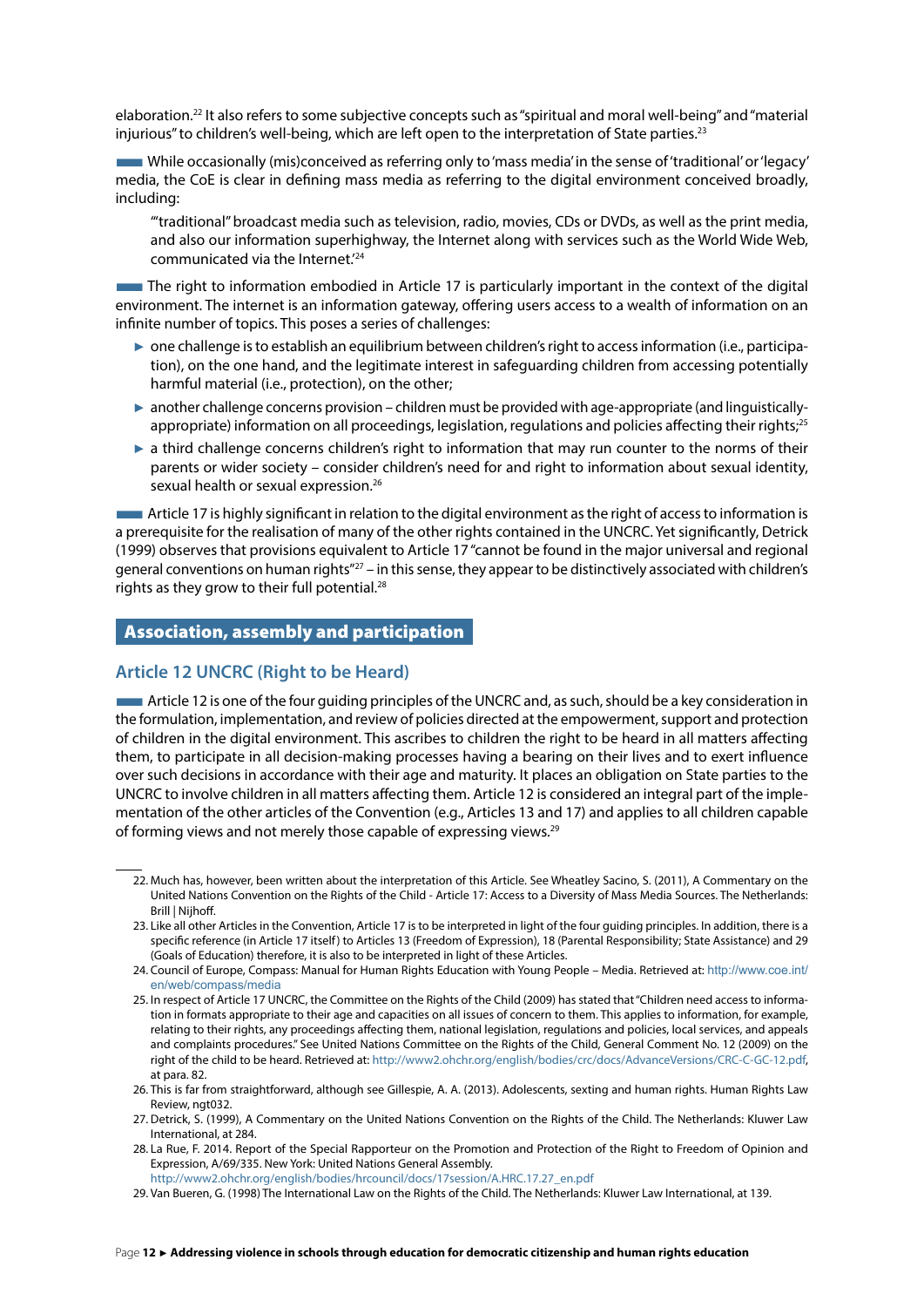**The formulation, implementation and review of policy directed at empowering, protecting and supporting** children in the digital environment is undoubtedly a matter 'affecting the child'. According to the Committee on the Rights of the Child:

"The views expressed by children may add relevant perspectives and experience and should be considered in decision-making, policymaking and preparation of laws and/or measures as well as their evaluation [...] The concept of participation emphasizes that including children should not only be a momentary act, but the starting point for an intense exchange between children and adults on the development of policies, programmes and measures in all relevant contexts of children's lives."30

■The digital environment now constitutes one such 'relevant context' and therefore children and young people should be meaningfully involved in the decision-making processes leading to the creation of policy directed at their empowerment, protection and support in the digital environment.

■While children are variously represented in policymaking (by NGOs, Children's Ombudsmen, etc.) they are not generally involved in an active and meaningful way in the actual policymaking process.<sup>31</sup> However, the UN Committee on the Rights of the Child recently recommended that States should promote:

"the exchange and sharing of ideas, information, experiences and good practices, including through the creation of platforms, with all stakeholders, especially children, at the national, regional and international level".32

■The Committee also asked States to ensure that "children are consulted in order to take into account their views and experiences in developing laws, policies, and programmes" and are "actively engaged in the design and implementation of initiatives aimed at fostering safe use of digital media and ICTs". Businesses that provide content or services to children should consult them and incorporate their interests into their strategies as part of their Corporate Social Responsibility.<sup>33</sup> At present, scattered examples exist of how this can be done in relation to digital environments, with some promising models emerging.

## **Article 15 UNCRC (Right to Freedom of Association)**

While Article 15 requires that "States Parties recognize the rights of the child to freedom of association and to freedom of peaceful assembly," the CoE's Guide to Human Rights for Internet Users explains how these rights apply – in fact to all users – in digital environments:

- 1. "You have the freedom to choose any website, application or other service in order to form, join, mobilise and participate in social groups and assemblies whether or not they are formally recognised by public authorities. You should also be able to use the Internet to exercise your right to form and join trade unions;
- 2. "You have the right to protest peacefully online. However, you should be aware that, if your online protest leads to blockages, the disruption of services and/or damage to the property of others, you may face legal consequences;
- 3. "You have the freedom to use available online tools to participate in local, national and global public policy debates, legislative initiatives and public scrutiny of decision making processes, including the right to sign petitions and to participate in policy-making relating to how the Internet is governed."

■It is unknown whether these rights are respected for child users in particular by those providing or regulating social, civic and political spaces online.34 Some impose age restrictions to exclude children below a certain age (consider Facebook's current minimum age of 13, for example). Most do not provide child-friendly

<sup>30.</sup> United Nations Committee on the Rights of the Child, General Comment No. 12 (2009) on the right of the child to be heard. Retrieved at: <http://www2.ohchr.org/english/bodies/crc/docs/AdvanceVersions/CRC-C-GC-12.pdf>, at para. 12.

<sup>31.</sup> Lievens, E. "Children's rights and media: imperfect but inspirational", in Brems, E., Vandenhole, W. & Desmet, E. (Eds.), Children's Rights in the Global Human Rights Landscape: Isolation, Inspiration, Integration? Oxford: Routledge (forthcoming). See also Livingstone, S., Carr, J., and Byrne, J. (2015), One in Three: Internet Governance and Children's Rights. UNICEF: Office of Research – Innocenti Discussion Paper 2016-01. Retrieved at<https://www.cigionline.org/publications/one-three-internet-governance-and-childrens-rights> 32. Ibid.

<sup>33.</sup> Ibid. See also UNICEF, Save the Children and United Nations Global Compact (2012), Children's Rights and Business Principles. Retrieved at:<http://www.unicef.org/csr/12.htm>

<sup>34.</sup> Daly, A. (2016), A Commentary on the United Nations Convention on the Rights of the Child – Article 15: The Right to Freedom of Association and to Freedom of Peaceful Assembly. The Netherlands: Brill | Nijhoff, at 101. Daly refers to Article 15 CRC as "potentially remarkably broad, spanning children's family relationships, to rights concerning school attendance, to rights in public spaces." Yet, there has been relatively little commentary (jurisprudential and otherwise) on the child's right to freedom of association and assembly, rendering Article 15 CRC "a distinctly underappreciated provision". Daly further points out that children's rights as individual rights-holders – as opposed to children's rights as part of wider parental and/or familial rights – is often ignored and Article 15 provides "an avenue through which children's freedom rights can be brought to the fore".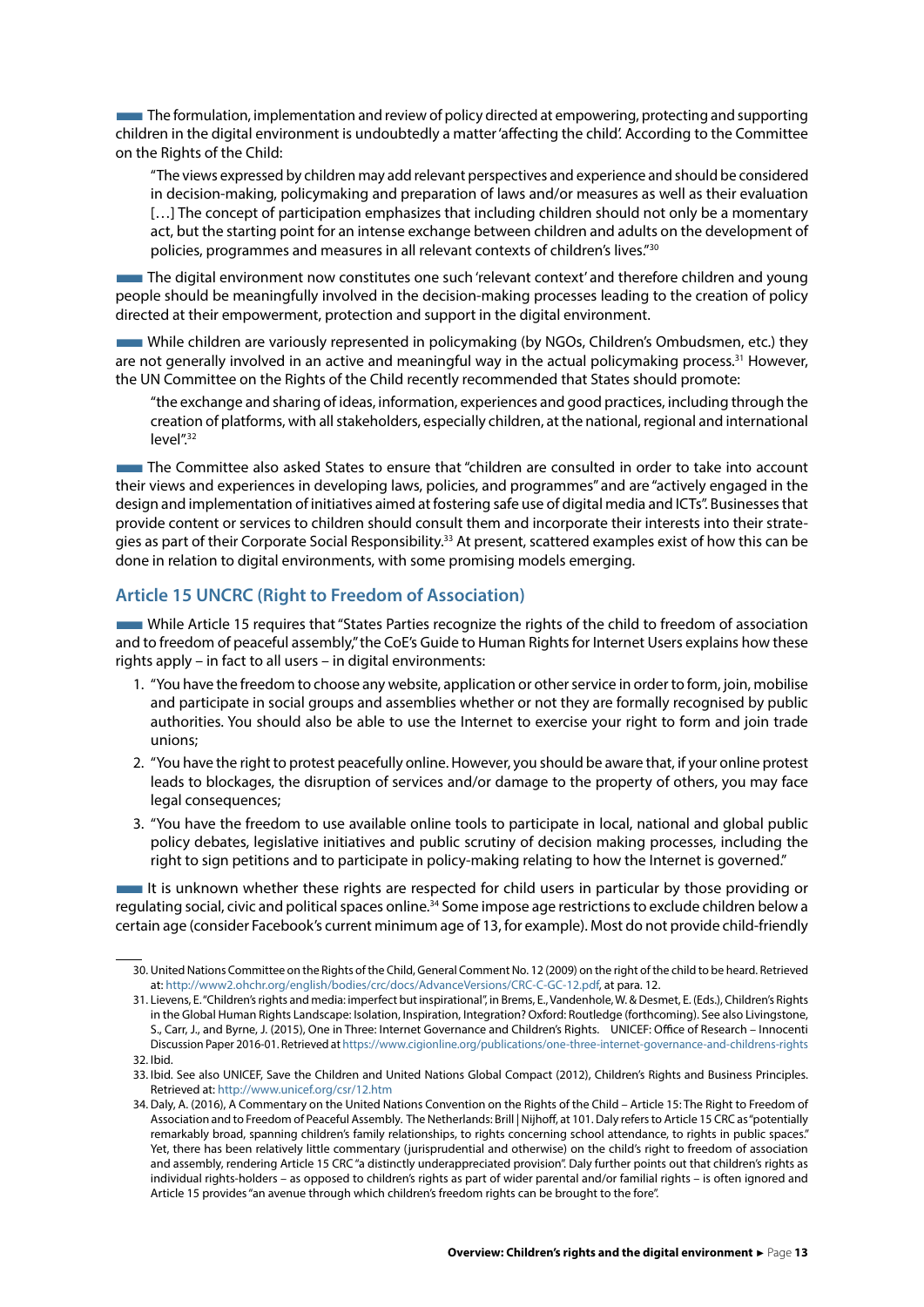<span id="page-14-0"></span>or comprehensible 'terms and conditions' or other 'rules of engagement'. It is also not clear that children are recognised as minors in relation to practices of monitoring, data tracking or possible legal consequences of participation on political (especially politically-contentious) sites and services.

■Daly (2016: 10135) states that "children need their rights to associate with friends in public to be vindicated through Article 15 CRC because, to a greater degree than adults, they often have nowhere else to go." This statement is arguably as applicable to the digital environment as it is to the offline environment. In other words, children need their rights to associate and assemble with friends (and others, online as offline), including the right to protest peacefully, whatever cultural norms about the 'place' of children may dictate. This is particularly applicable, perhaps, to certain groups of children (e.g., LGBT children, refugee and migrant children) who are too easily side-lined in their needs and rights, including their right to be heard.

## Privacy and data protection

## **Article 16 UNCRC (Right to Privacy)**

The wording of Article 16 UNCRC is similar to, and arguably builds upon, that contained in Article 12 of the 1948 United Nations Universal Declaration of Human Rights (UNDHR). Article 16 provides that children have a right to protection from interference with their privacy, family, home and correspondence, and from libel or slander. This right is enforceable against State signatories to the Convention and thus it is essential that policymakers remain respectful of the child's right to privacy when developing strategies and approaches directed at the empowerment, support and protection of children in the digital environment.

The right to privacy is also an important participatory right, particularly in the case of older children, insofar as it is part and parcel of individual autonomy, a necessary precondition of participation. The participatory function of the right to privacy is not something that is often alluded to in legal and policy documents. In the digital environment, especially, privacy is often reduced to data protection. But while data protection is certainly closely related to one's privacy, privacy itself is a much broader and more complex concept.

**EXECONCEDED** Conceptually, the child's right to privacy is often difficult to reconcile with the legitimate parental, societal and governmental interest in protecting children from harm, particularly when it comes to children's participation in the digital environment. The legitimate objective of shielding children from the potential risks associated with certain online activities must be balanced against ensuring that the child's right to privacy (and other rights such as the right to freedom of expression and association) is not disregarded.

**EXECUTE:** Children generally consider themselves as possessing a right to privacy when it comes to their digital life, and they employ a range of everyday tactics to protect their online privacy most notably from parents and teachers (rather than, say, from State or commercial intrusion).<sup>36</sup> Nonetheless, Article 16 UNCRC offers children no protection against interference/intrusion by overzealous or intrusive parents, so it is important that policymakers encourage parents (and others with responsibility for children) to do their utmost to be respectful of this right. On the other hand, the EU's Fundamental Rights Agency's 'Handbook on European law relating to the rights of the child' observes that: 37

"Under international law, the right to data protection is part of the child's right to privacy contained in Article 16 of the CRC. This article provides that a child shall not be subject to arbitrary or unlawful interference with his or her privacy, family, home or correspondence, nor to unlawful attacks on his or her honour and reputation. This right must be respected by everybody, including the child's legal representative."

■Not only does this last sentence bear particular implications for parents and carers, but it has significance for businesses, in ensuring children's right to privacy in the digital environment. The Committee on the Rights of the Child's General Comment on State obligations regarding the impact of the business sector on children's rights (2013) points out that:

"The Committee recognizes that duties and responsibilities to respect the rights of children extend in practice beyond the State and State-controlled services and institutions and apply to private actors and

35. Ibid.

36. See, for example, Ofcom (2008), Social Networking: A Quantitative and Qualitative Research Report into Attitudes, Behaviours and Use. UK: Office of Communication (Ofcom). Retrieved at: [http://news.bbc.co.uk/2/shared/bsp/hi/pdfs/02\\_04\\_08\\_ofcom.pdf](http://news.bbc.co.uk/2/shared/bsp/hi/pdfs/02_04_08_ofcom.pdf), at 53.

<sup>37.</sup> European Union Agency for Fundamental Rights and Council of Europe (2015), Handbook on European law relating to the rights of the child. Luxembourg: Publications Office of the European Union. Retrieved at: [http://fra.europa.eu/sites/default/files/fra\\_uploads/](http://fra.europa.eu/sites/default/files/fra_uploads/fra-ecthr-2015-handbook-european-law-rights-of-the-child_en.pdf) [fra-ecthr-2015-handbook-european-law-rights-of-the-child\\_en.pdf](http://fra.europa.eu/sites/default/files/fra_uploads/fra-ecthr-2015-handbook-european-law-rights-of-the-child_en.pdf), at 193.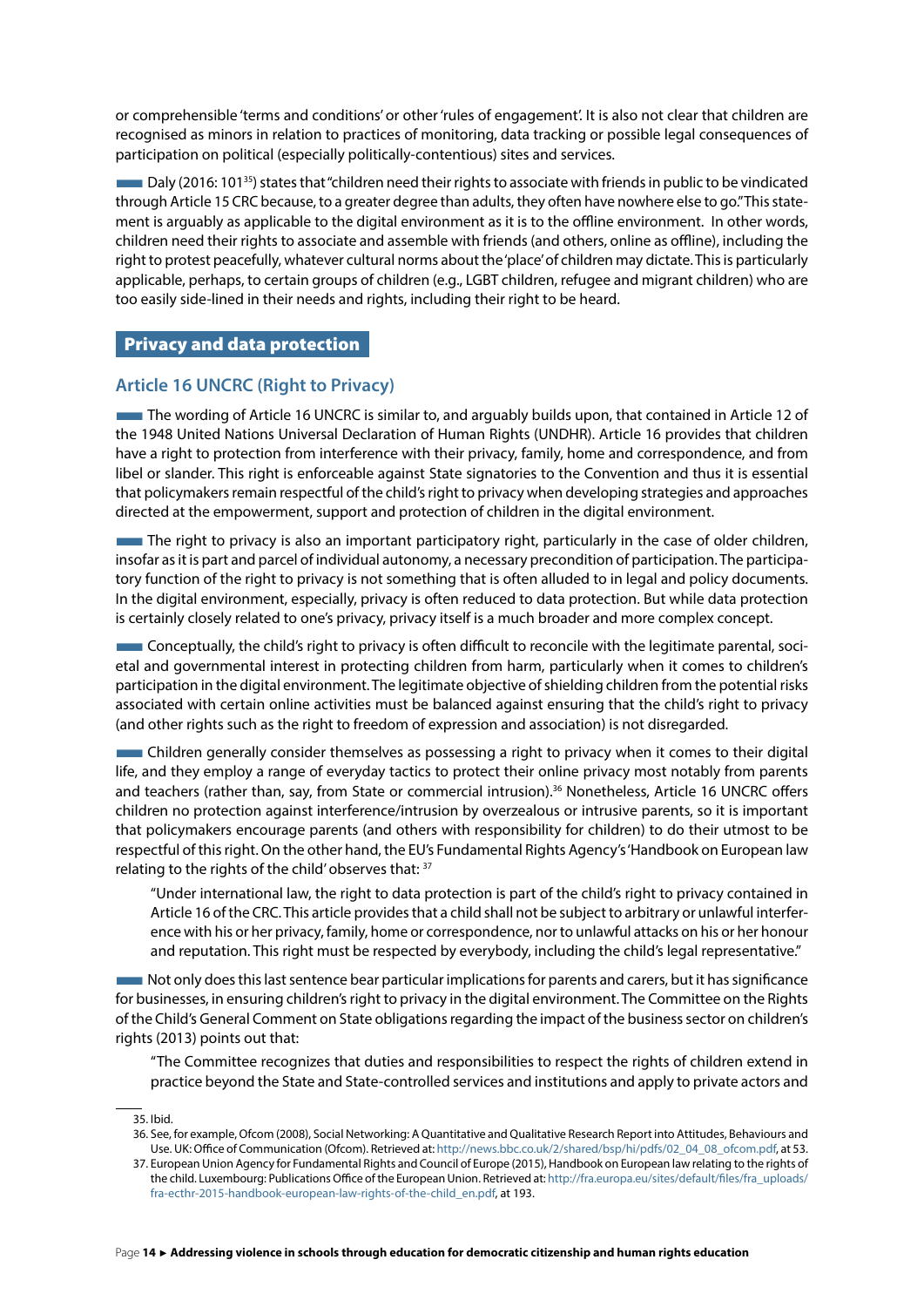<span id="page-15-0"></span>business enterprises. Therefore, all businesses must meet their responsibilities regarding children's rights and States must ensure they do so."

**The CoE Committee of Ministers' Recommendation on human rights and business (2016) observes that:** 

"Member States should require that business enterprises respect the rights of children when operating within their territorial jurisdiction and, as appropriate, throughout their operations abroad when domiciled in their jurisdiction".

It is presently far from clear whether or how these responsibilities are being met or, even, how businesses can be held to account in relation to these responsibilities.<sup>38</sup>

■While UNICEF, working with the ITU, has begun to scope the requirements and tools needed here (also in relation to other child rights),<sup>39</sup> there has been little or no assessment of whether and how children's rights to privacy are protected in digital environments.

## Education and Literacy

"You have the right to education, including access to knowledge. This means:

- 1. "You should have online access to education and to cultural, scientific, scholarly and other content in official languages. Conditions might apply to such access in order to remunerate rights' holders for their work. You should also be able to freely access publicly funded research and cultural works in the public domain on the Internet, where available;
- 2. "As part of Internet and media literacy you should have access to digital education and knowledge in order to exercise your rights and freedoms on the Internet. This includes skills to understand, use, and work with a broad range of Internet tools. This should enable you to critically analyse the accuracy and trustworthiness of content, applications and services that you access or wish to access."

(Council of Europe *Guide to Human Rights for Internet Users*)

■According to the UNCRC, children have both a right to education (Article 28 UNCRC) and a right of access to "information and material of social and cultural benefit" to them (Article 17(a) UNCRC) and "from a diversity of cultural, national and international sources" (Article 17(b) UNCRC). Further, Article 29 UNCRC stipulates that one of the goals of education is: "(b) The development of respect for human rights and fundamental freedoms, and for the principles enshrined in the Charter of the United Nations".

**Two overlapping domains of policy and practice are relevant here. The first concerns the provision of** (all) educational curricular, databases, library and informational resources and so forth, now that the digital environment can provide knowledge readily accessible and searchable to all with internet access.

**The second concerns the competence and literacies required to make the optimal use of such educational** and information resources, building on the long history of teaching print and other literacies. The right to education in relation to the digital environment thus encompasses both a broad and a specific significance.

■The CoE Guide quoted above acknowledges both of these meanings in stressing the role of education and literacy in relation to the exercise of rights and freedoms on the internet, for it is only through access to digital education and knowledge that internet users – including, indeed especially, children - are empowered to understand and exercise their rights and freedoms online.

## Protection from exploitation

■There are a number of Articles of the UNCRC of relevance – Article 19 (Protection from all forms of violence); Article 32 (Child labour/economic exploitation); Article 33 (Drug abuse); Article 34 (Sexual exploitation); Article 35 (Abduction, sale and trafficking); and Article 36 (Other forms of exploitation). Also note, in relation to

<sup>38.</sup> As the UNCRC General Comment No. 16 also points out, "The Committee acknowledges that voluntary actions of corporate responsibility by business enterprises, such as social investments, advocacy and public policy engagement, voluntary codes of conduct, philanthropy and other collective actions, can advance children's rights. States should encourage such voluntary actions and initiatives as a means to create a business culture which respects and supports children's rights. However, it should be emphasized that such voluntary actions and initiatives are not a substitute for State action and regulation of business in line with obligations under the Convention and its protocols or for businesses to comply with their responsibilities to respect children's rights". See United Nations Committee on the Rights of the Child, General comment No. 16 (2013) on State obligations regarding the impact of the business sector on children's rights. Retrieved at: [http://www2.ohchr.org/english/bodies/crc/docs/GC/CRC-C-GC-16\\_en.doc,](http://www2.ohchr.org/english/bodies/crc/docs/GC/CRC-C-GC-16_en.doc) at para. 9.

<sup>39.</sup> See <http://www.unicef.org/csr/>and <http://www.unicef.org/csr/toolsforcompanies.htm> and [http://www.unicef.org/csr/files/](http://www.unicef.org/csr/files/COP_Guidelines_English.pdf) [COP\\_Guidelines\\_English.pdf](http://www.unicef.org/csr/files/COP_Guidelines_English.pdf)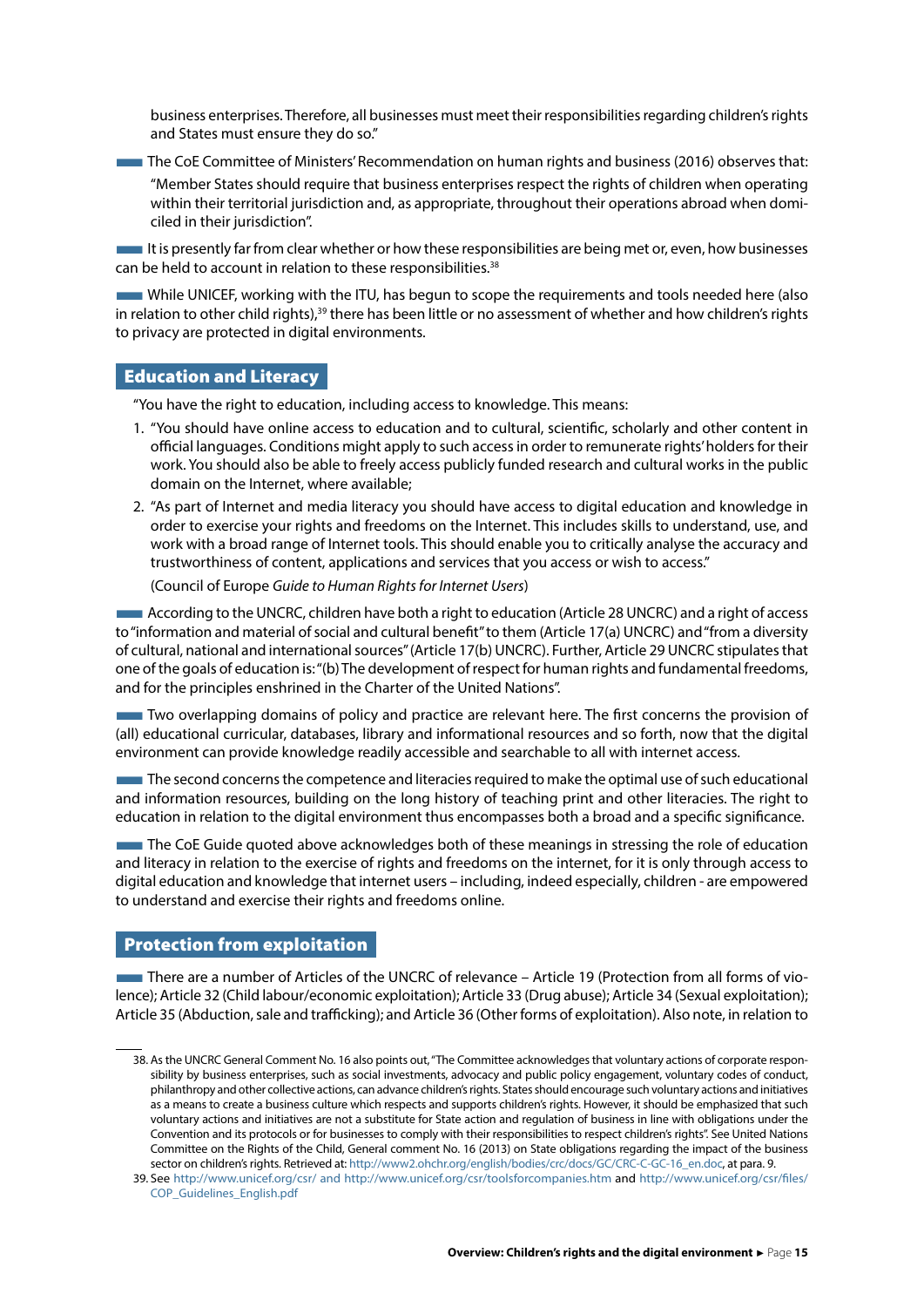<span id="page-16-0"></span>sexual exploitation, the Optional Protocol to the Convention on the Rights of the Child on the sale of children, child prostitution and child pornography.

■In the context of the media, the UN General Assembly's Resolution on 'A World Fit for Children' makes reference to the importance of "mass media information campaigns" in the prevention and discouragement of alcohol, tobacco and drug use, as well as to the role of the mass media in campaigns against sexual exploitation and trafficking of children (UN General Assembly 2002). The General Assembly (2002) clearly posits the view that the mass media have a pivotal role to play in terms of educating and informing the general public about risk issues:

"The mass media and their organizations have a key role to play in raising awareness about the situation of children and the challenges facing them. They should also play a more active role in informing children, parents, families and the general public about initiatives that protect and promote the rights of children, and should also contribute to educational programmes for children. In this regard, the media should be attentive to their influence on children."

## **Article 34 UNCRC (Sexual Exploitation)**

■Article 34 CRC requires States Parties to "take all appropriate national, bilateral and multilateral measures to prevent" the sexual exploitation and abuse of children, including "the exploitative use of children in pornographic performances and materials." It has been acknowledged, for instance by the CoE Lanzarote Committee, that children are increasingly using information and communication technologies to communicate and form relationships, which may, in some cases, bring them into contact with sexual offenders as the internet increases the opportunities to groom children for sexual purposes. 40

■When it comes to the prevention of sexual exploitation of children and young people, the focus is predominantly on 'provision' and 'protection' – i.e., the State must *provide* for the *protection* of children and young people by adopting or strengthening, implementing and disseminating "laws, administrative measures, social policies and programmes to prevent the offences referred to in the present Protocol" (see Article 9(1) of the Optional Protocol to the UNCRC on the sale of children, child prostitution and child pornography). However, the Optional Protocol also provides (in Article 9(2)), that:

"States Parties shall promote awareness in the public at large, including children, *through information by all appropriate means*, education and training, about the preventive measures and harmful effects of the offences referred to in the present Protocol. In fulfilling their obligations under this article, States Parties shall encourage the *participation of the community and, in particular, children and child victims, in such information and education and training programmes, including at the international level*." [*Emphasis added*]

There is arguably a need for greater 'participation' by children and young people in the policymaking process in this area. The child's right to information (enshrined in Article 17 CRC) includes a right of access to appropriate information on sexual matters (sexual health, sexual offences, etc.). This is particularly true in the case of older children.

In 2015, the Special Rapporteur on the sale of children, child prostitution and child pornography issued a report containing a thematic study on the issue of information and communication technologies and the sale and sexual exploitation of children, and including a section entitled "Empowering Children" in which the provision of information and the opportunity to participate (actively and meaningfully) are recognised as important within an overall focus on protection.

#### Effective remedies and review

The Third Optional Protocol to the UNCRC (which became effective in April 2014) to provide a communications [or complaints] mechanism to complement the reporting procedure under the Convention represents a

<sup>40.</sup> The Convention on the Protection of Children against Sexual Exploitation and Abuse (2007) is generally known as the 'Lanzarote Convention' (and is subject to systematic monitoring by the 'Lanzarote Committee'). Also relevant here are the CoE's Convention on Cybercrime (2001) and Recommendation on the protection of children against sexual exploitation (2001).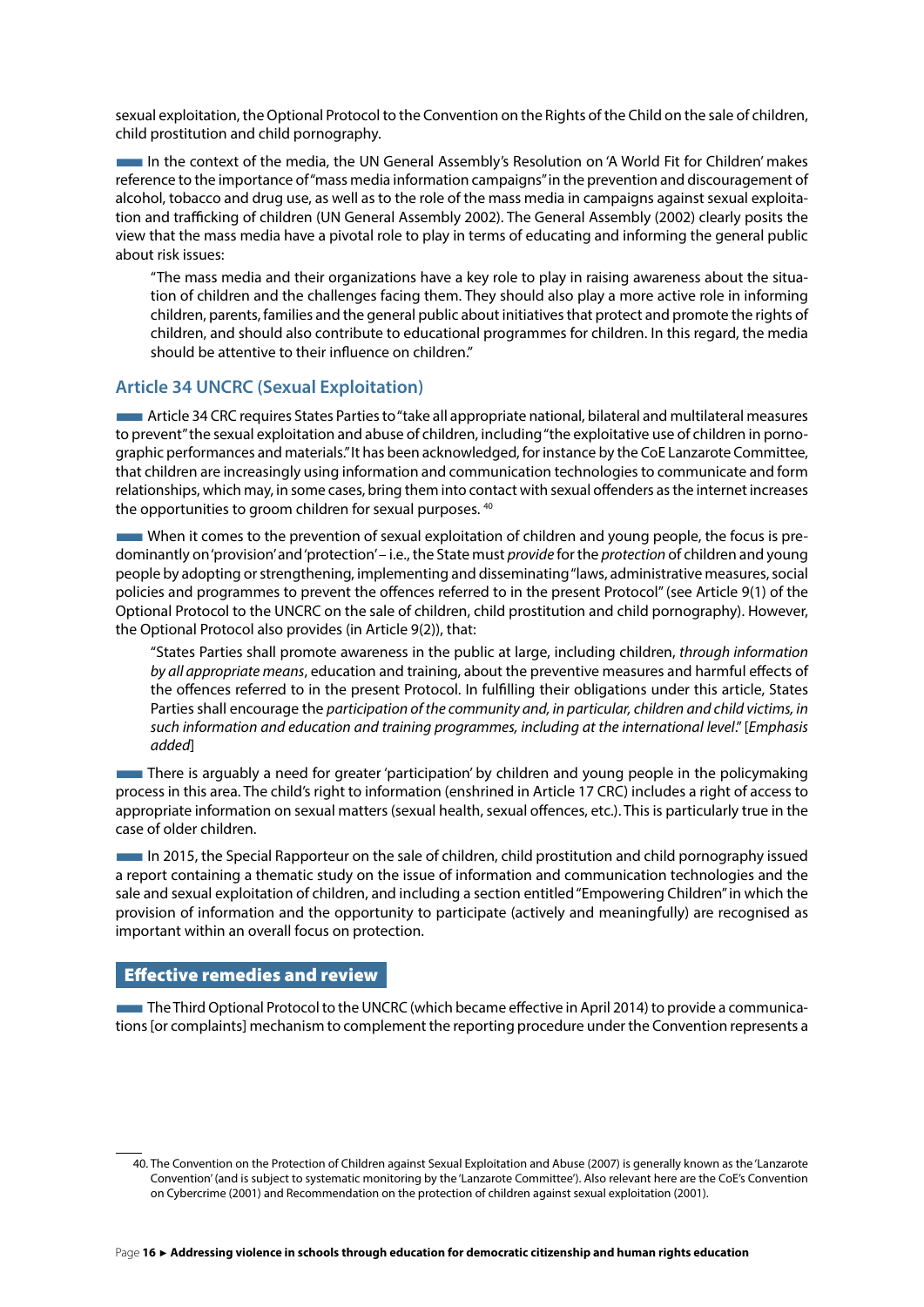significant step forward in the promotion and protection of children's rights. 41 The absence of such a mechanism from the UNCRC was arguably a manifest flaw when one considers that other international human rights instruments (e.g., ICCPR, CEDAW, and CRPD) have in place optional protocols allowing the responsible committees, under certain circumstances, to consider individual complaints.42

**Those tasked with the responsibility of drafting, implementing and reviewing policies directed at the** empowerment, support and protection of children in the digital environment should bear in mind the need for the inclusion of some type of complaints mechanism (this is particularly the case where the policy in question impedes the exercise of children's rights in some way).

■Article 44 UNCRC places an obligation on State parties to undertake and submit periodic reports to the Child Committee. Specifically, State parties are requested to furnish the Child Committee with information "on the measures they have adopted which give effect to the rights" enshrined in the Convention and "on the progress made on the enjoyment of those rights." State parties are obliged to submit the first such report within two years of ratifying the UNCRC, and every five years thereafter. This Article highlights the importance of periodic review and oversight and is thus easily transferable to the digital environment.

<sup>41.</sup> At the time of the drafting of the UNCRC, the need to allow children to bring individual complaints before the Child Committee was considered but subsequently rejected both by countries and by the vast majority of non-governmental organisations (NGOs) on the basis that "such a procedure would inject contention into a treaty which had been negotiated by consensus" and "could possibly harm development work in developing states." See Van Bueren, G. (2009), Children's Rights Moving Forward: Overcoming Cynicism and Children's Rights (Keynote address). Retrieved at: [http://www.crin.org/docs/Geraldine\\_vb.doc.](http://www.crin.org/docs/Geraldine_vb.doc) However, with the introduction of the Third Optional Protocol almost 30 years after the Convention came into force, any such reservation has been firmly confined to the realms of history.

<sup>42.</sup> See Office of the United Nations High Commissioner for Human Rights, Human Rights Bodies – Complaints Procedures. Retrieved at: <http://www.ohchr.org/EN/HRBodies/TBPetitions/Pages/HRTBPetitions.aspx>. The respective committees are: (1) the Human Rights Committee, (2) the Committee on the Elimination of Discrimination against Women and (3) Committee on the Rights of Persons with Disabilities.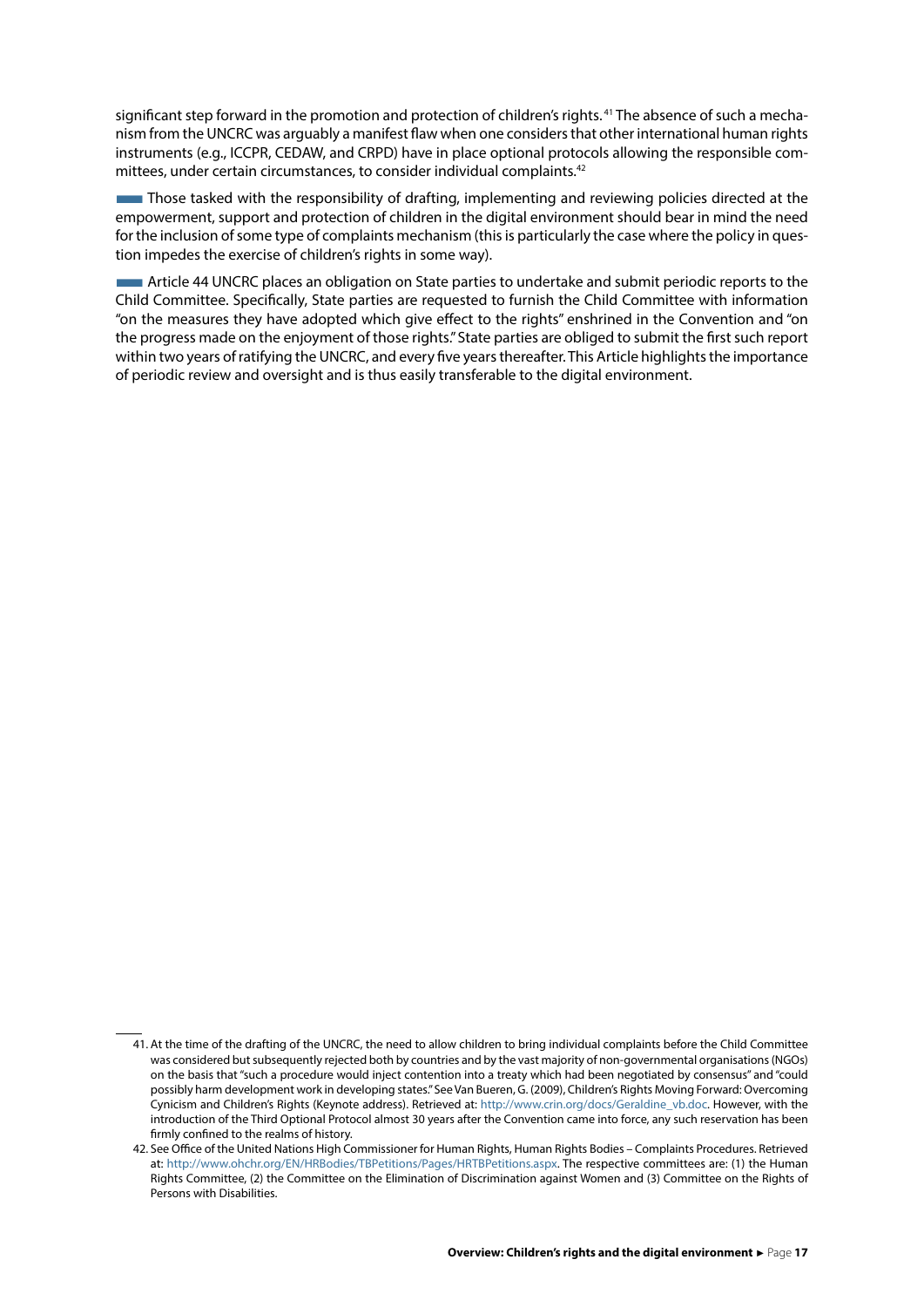# **Case studies of effective practice**

## <span id="page-18-0"></span>**Methodology**

This section presents a series of carefully chosen case studies with a view to providing a representative range of CoE members. These have been produced by the following methodology:

- ► for country-based case studies, which constitute the majority, we have reviewed in brief the socio-economic, cultural and technological infrastructure, to identify particular pressures, priorities and "digital maturity";
- ► we have then identified the key national strategies and policies relevant to child rights and ICTs, highlighting particular strengths, examining the evidence – where available - by which their effectiveness can be established, and considering their potential for other countries;
- ► to ground our evidence-based approach, we have consulted with experts, including the EU Kids Online network of researchers across several of the CoE's 47 member States;<sup>43</sup>
- ► intersecting with the country cases, we also highlight selected good practice in multi-stakeholder collaborations that operate cross-nationally. This is important since the internet knows few borders, so key challenges may best be met through international cooperation.

■In selecting illustrative case studies for the present report, there were many others we could not manage to include, and they would repay future examination. In terms of country cases, one example would be the Dutch national week on media literacy, focused on digital rights for children.<sup>44</sup> Another could be the work of the Armenian TUMO Centre for Creative Technologies, which provides a range of organised learning experiences that develop creative uses of digital technologies to thousands of 12-18 year olds.<sup>45</sup>

## Case study highlights

**The case studies in Annex 1 present the case studies from different CoE member States highlighting** national strategies and policies on child rights and ICTs proven to be effective in addressing comprehensively children's rights in the digital environment at national level. In Tables 2 and 3 we highlight particular elements of these case studies that appear to offer good practice examples.

- ► Country case studies include France, Germany, Ireland, Norway, the Russian Federation and the UK. In addition to those included here, examples for Belgium, Italy, Montenegro, Poland and Turkey, have also been examined.
- ► Cross-cutting case studies included are: Child Helpline International, the Girls in ICT Initiative, Ireland's National Policy Framework for Children and Young People 2014-20 and the UK Council for Child Internet Safety.

■Many of the instances of effective practice identified are not explicitly framed in terms of child rights, even though they do work to advance rights, by focusing on children's protection, provision or participation in relation to digital environments. From the examples chosen, Norway appears to stand out as having a much deeper commitment to a child rights and digital resilience in relation to ICTs that predates the efforts of many of countries reviewed. Thus it is a matter of interpretation to decide to include or refer to them in this report. Our approach has been to ask whether an initiative can be seen to contribute to children's rights in digital environments, whether or not it is framed in these terms by its instigators.

<sup>43.</sup> Funded by the European Commission's Better Internet for Kids programme from 2006-14, this network coordinates research in 33 countries. See [www.eukidsonline.net](http://www.eukidsonline.net)

<sup>44.</sup> This was organised in 2014 by the Dutch platform for media literacy, Mediawijzer.net. Mediawijzer.net is the Dutch network of organization to promote media literacy. Its foundation in 2008 was initiated by the Ministry of Education, Culture and Science and the Ministry of Youth and Family. The network involves more than 1100 organizations, companies and independent professionals (including arts and culture organizations, libraries, IT-businesses, media coaches and media producers) who initiate projects for media literacy enhancement aiming at schools, parents/educators and youth itself. Since 2010 its media literacy week has reached millions of children and families in the Netherlands. More information is available on request.

<sup>45.</sup> This includes courses in animation, web design, film-making and game development but also in graphics, music, 3-D modelling, robotics and photography. TUMO has been mainly funded by diaspora Armenians for several years, and the state is proud of it although unable to fund it. Having begun in Yerevan, TUMO is now opening satellite centres in other parts of the country. See <http://tumo.org/>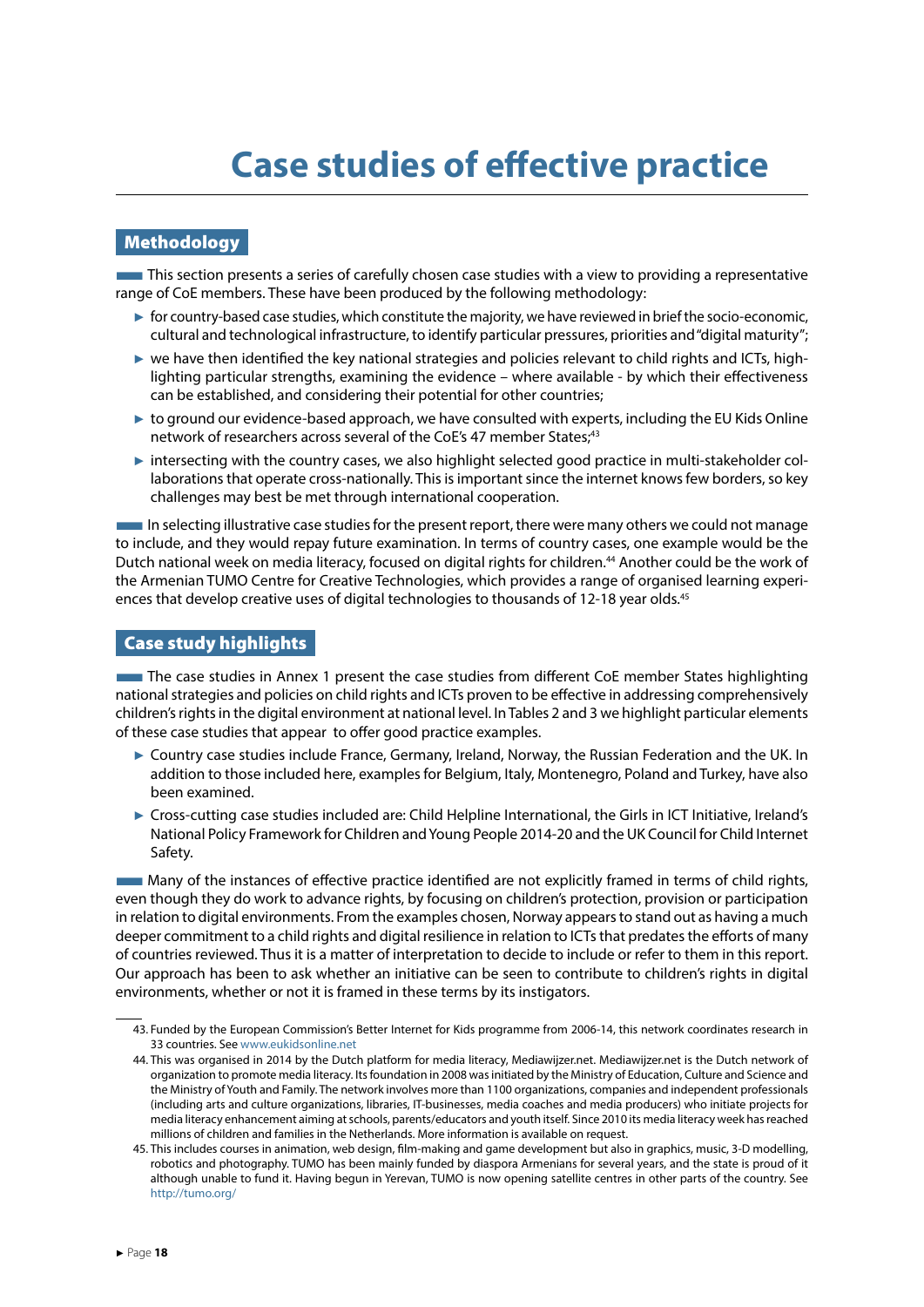<span id="page-19-0"></span>**EXECOE** member States take many different approaches to empowering, protecting and supporting children in the digital environment. Some States excel in their coordination of child rights issues across government and stakeholders. Others have developed effective cross-departmental or multi-stakeholder approaches to child protection in relation to digital environments.<sup>46</sup> While in some countries, such as for example the UK, Germany or France, there are strong NGO organisations, in others there are fewer, or they lack the funds or independence to bring about a balanced multi-stakeholder policy dialogue.

■Many States have proven examples of good practice in particular areas, and these can offer wider lessons for other countries. For the most part, however, governments are more reactive than proactive regarding the role and impact of digital technology in the lives of children and young people, with few overarching national policy frameworks or plans in place for children and young people that address, protect or enhance their digital lives.

## Table 2: Instances of good practice: country case studies

#### **Country case studies**

#### **France**

Both teachers and students of all ages are required to pass the National Certificate of ICT Standards or B2i. The B2i covers five [topics](http://media.eduscol.education.fr/file/Certification_B2i/20/0/Referentiel_B2i_ecole_decembre_2011_201200.pdf) and expects students to adopt a critical and responsible attitude towards ICT's. B2i is aimed at children and C2i2e for teachers. This is a combination of initial training and in service training. From September 2016, teachers are required to take three compulsory training per year, plus additional voluntary distance learning through M@gistere (training for school management and inspectors).

#### **Germany**

Germany has a longstanding commitment to online content and new media that promote learning, fun and creativity. This is best reflected with FragFINN, a well-established web site that provides a comprehensive range of expert-curated, age appropriate web sites for children up to the age of twelve. FragFINN ranked on place 6 among the 10 favourite websites of all children aged 6 to 12 with 8% naming the site as their favourite in an open question.

#### **Ireland**

Ireland has good track record in providing guidance, protection and support in an increasingly digital environment. The National Centre for Technology in Education plays a pivotal role. Its Webwise internet safety project focuses on raising awareness of online safety issues and practice among students, their parents and teachers. Launched by Minister for Education & Science in February 2006, Webwise provides information and tools including streamed videos, interactive online resources, and advice sheets.

#### **Norway**

Generally, national government strategies include rights-based considerations for children. This progressive approach is also reflected in Norway's approach to ICT's in schools. The [Norwegian Center for ICT in Education](https://iktsenteret.no/) promotes digital literacy, including in kindergarten. As far back as 2006, through its Knowledge Promotion (Norwegian National Curriculum) Reform, Norway [became](https://www.idunn.no/dk/2013/01-02/synergies_for_better_learning_where_are_we_now) the first European country to link digital skills with subject-related goals in its [national curriculum](http://www.udir.no/kl06/INF1-01).

#### **Russia**

In 2015-2016, the Federal Service for Supervision of Communications, Information, Technology and Mass Media (Roskomnadzor) ran a series of projects on personal data protection aimed at explaining the rules of using, publishing, keeping and managing personal data online. The "Protect your personal data" project focused on teaching pupils about personal data online, along with the tutorial 'Practical psychology of safety: managing personal data online" for educational staff.

#### **UK**

Invited by the government, the UK's four leading ISP's who account for 85% of UK broadband subscribers have worked with the UK Government to offer free, network-level filtering and funded Internet Matters, a major parents portal that has attracted addition support from the BBC and Google. Along with Friendly Wi-Fi ensuring and UK mobile network operators, providing default-on blocking of adult content, UK families have one of broadest range of tools and guidance in Europe.

<sup>46</sup> O'Neill, B. (2014) *Policy influences and country clusters: a comparative analysis of internet safety policy implementation.* EU Kids Online, London, UK.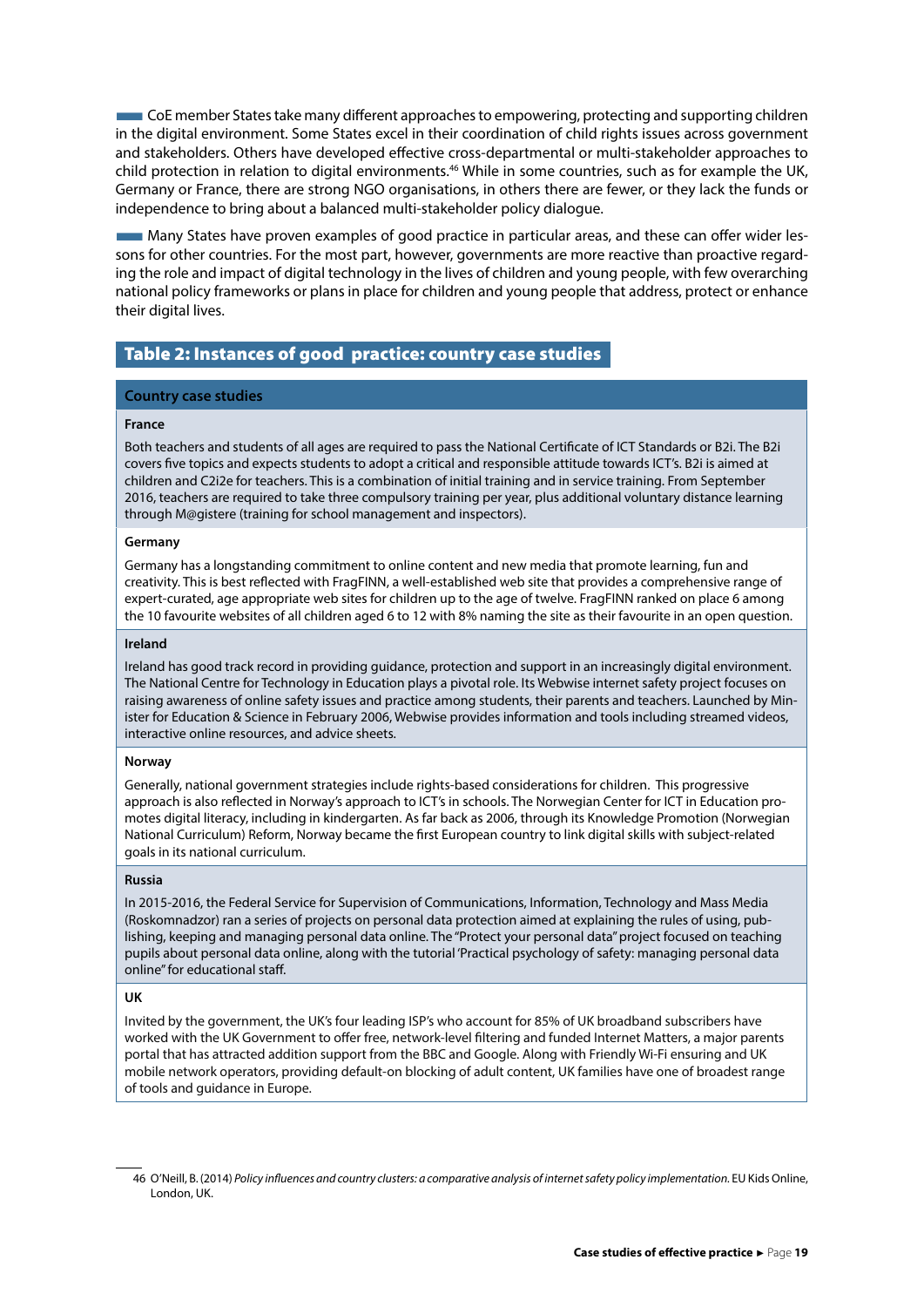### <span id="page-20-0"></span>Table 3: Instances of best practice: cross-cutting case studies

#### **Cross-cutting case studies**

#### **Child Helpline International**

Child Helpline International is a collective impact organization working to defend the rights of children and youth worldwide. As of December 2015, it has a network of 183 independent child helpline members in 142 countries, including 44 CoE Member States. Headquartered in Amsterdam, in the Netherlands, this not-for profit organization, currently receives 14 million contacts a year from children and young people in need of care and protection, increasingly focused on digital matters.

#### **Girls in ICT Initiative**

In 2016, forty CoE Member States hosted events to coincide with Girls in ICT days. Along with the Girls in ICT Portal, it is one of many initiatives used in support of the United Nations (UN) Sustainable Development Goals (SDGs) and targets. The Girls in ICT initiative speaks predominantly to Gender (SDG 5) but takes in Quality Education (SDG 10), Good Health and Well-Being (SD 3) and Decent Work and Economic Growth (SDG 8). The ITU, through its Telecommunications Development Bureau, supports and measures the effectiveness of all its projects by using a proven set of project management guidelines and tools.

#### **Ireland's National Policy Framework for Children and Young People 2014-20**

"Better Outcomes, Brighter Futures" is Ireland's first all-encompassing national children's policy framework and an excellent example. It adopts a whole Government approach to supporting children and young people (0 – 24 years) and encompasses the full range of children's rights to protection, participation and provision, enshrined in Ireland's constitution following a referendum in 2012. All Government departments and public agencies are fully committed. "Connected, respected and contributing to their world" is an outcome that supports and encourages children and young people to play a full role in society and which specifically references the importance of media, including social media, in children's lives.

#### **UK Council for Child Internet Safety (UKCCIS)**

Established in 2010, this voluntary group of more than 200 organisations is drawn from across government, industry, law enforcement, academia and charity sectors. It works in partnership to help keep children safe online. The UKCCIS Executive Board brings together representatives from across the membership on a quarterly basis and is chaired jointly by the Department for Media, Culture and Sport, the Home Office and the Department of Education. This cross-departmental approach has enabled UKCCIS to maintain momentum and continuity through successive changes of government.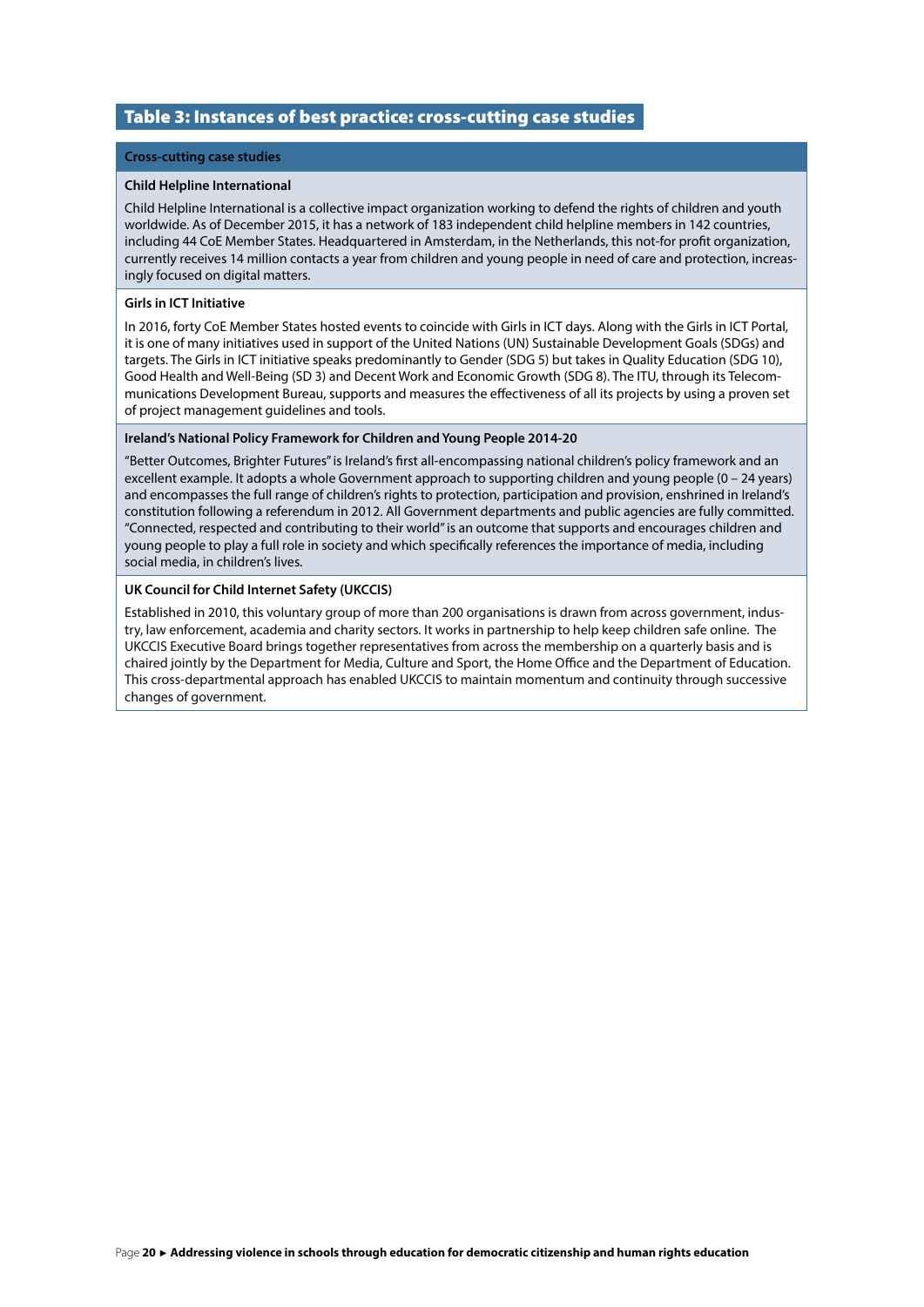# <span id="page-21-0"></span>**Analysis of gaps and suggestions for guidance**

## The legal framework and inventory

 $\blacksquare$  In the preparation of this report, a comprehensive inventory of relevant legal instruments and standards, case law, policy documents and publications or initiatives reflecting children's own views in the area of children's rights in the digital environment was compiled. Each item in the inventory contains detailed information on the source, the title, the date and a stable URL. Items were primarily selected on the basis of their children's rights impact and relevance for the digital environment. The selection also includes general human rights documents that are applicable to everyone, including children, and case law that, although not explicitly concerned with children, puts forward important general principles that could have an impact on children and their rights.

■Given the many sources that can be found internationally, the selection of international policy documents and publications or initiatives reflecting children's own views at international level is indicative in nature. The international policy documents that are included are relevant documents issued by international organisations such as the United Nations including its agencies UNICEF and UNESCO, and the Organisation for Economic Cooperation and Development. Instruments specifically related to other continents than Europe were not selected, although a compilation and analysis thereof may be relevant in the future.

**At the level of the CoE and the European Union, the inventory contains all relevant legal standards, such and** as Conventions, Directives and Regulations, as well as all policy documents issued since 2013. Certain policy documents dating from before 2013 have also been integrated, in case they are judged to be of particular relevance (such as the Recommendation on measures to protect children against harmful content and behaviour and to promote their active participation in the new information and communications environment).

■The inventory included, in the final section, publications and initiatives reflecting children's voices in relation to the digital environment. These comprise a mix of more or less inclusive efforts to represent children's own experiences and concerns about the digital environment in ways that can be acknowledged and heard in formal processes of provision, decision-making and governance. Some invite children to an online platform to 'have their say' (for instance, ReRights, a platform where – at present – children from 33 countries are registered to discuss their rights in the digital age). Others are one-off events designed to inform young people of their rights and thereby encourage their participation (as in the Better Internet for Kids webinar or the Nordic Youth Forum at EuroDIG 2012). Others are more sustained (as in youth participation in the Internet Governance Forum) or UNICEF's Voices of Youth.

## Mapping Council of Europe documents against the UNCRC

■Important for developing suggestions for guidance to governments, the compilation of the inventory of relevant standards (international, EU and CoE), case law, policies and publications (Annex 2), and the analysis of this inventory, all contribute to understanding the key gaps, suggesting priorities for future development.<sup>47</sup> Thus from the inventory, the legal standards and policy documents of the CoE were extracted and analysed against the background of the United Nations Convention on the Rights of the Child.<sup>48</sup> Having identified those rights of the child that are significant to their empowerment, protection and support in the digital environment, and having analysed to what extent existing CoE standards, policies and practices facilitate children in this regard, this section identifies key gaps arising in the realisation of children's rights in the digital environment and develops suggestions for future policy and practice on the basis of this analysis.

<sup>47.</sup> Three different types of documents can be distinguished: general human rights documents, applicable to all individuals, children included (such as the European Convention on Human Rights); documents that contain references both to individuals in general and children in particular (such as the Recommendation of the Committee of Ministers to member States on a Guide to human rights for internet users); and, finally, child-specific documents (such as the Strategy on the Rights of the Child 2016-2021).

<sup>48.</sup> This evaluation of the scope and contents was developed by undertaking a (visual) mapping that shows which legal instruments and policy documents included in the inventory, and in particular at the Council of Europe level, include or refer to which UNCRC rights (as addressed in section B), and how this relates to the broader rights categories of protection, provision and participation. Note that this mapping of CoE documents in the inventory against the UNCRC articles has been conducted in an excel spreadsheet that is available on request.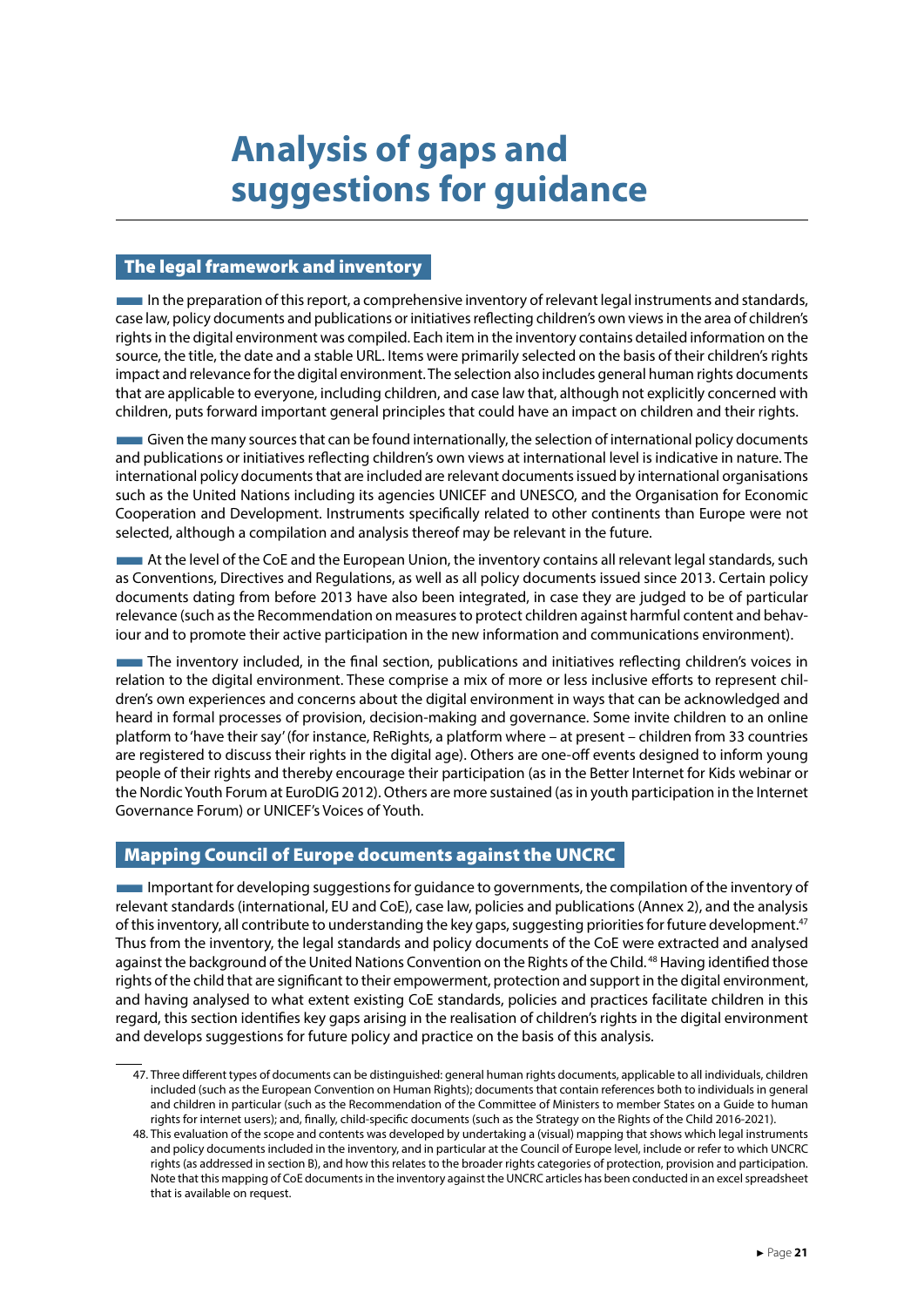Gaps exist for particular rights or groupings of rights, in particular parts of Europe, and for particular groupings of children according to their distinctive needs. The task is begun here of examining which child rights need most attention in relation to the digital environment, and which strategies, instruments or practices might prove most effective. Specifically, the text of those documents was mapped in order to assess the extent to which UNCRC rights are covered by the various CoE documents, and to identify the focal points and gaps within the broader rights categories of protection, provision and participation. This exploration led to the following findings:

- ► with regard to *protection*, the documents contain frequent references to the right to privacy (art. 16 UNCRC), protection from harmful material (art. 17e UNCRC), and protection from violence, with a strong emphasis on sexual violence and exploitation (art. 19 and 34 UNCRC). The right to non-discrimination (article 2 UNCRC) is mentioned in a number of documents (such as the Recommendation of the Committee of Ministers to member States on a Guide to Human Rights for Internet Users and the Strategy on the Rights of the Child) but is not elaborated upon. Privacy tends to be discussed in very abstract terms – there is little about advertising, for instance;
- ► with regard to *provision*, the main focus is on education (art. 28 and 29 UNCRC). The numerous references to media literacy, digital literacy and digital skills were included under these education rights in the mapping. Other important provision rights in the digital age, such as the provision of information and material of social and cultural benefit (art. 17a UNCRC), attention for linguistic needs of minorities (art. 17d UNCRC), the right to play or provision of appropriate and equal opportunities for cultural, artistic, recreational and leisure activity (article 31 UNCRC) are largely absent in the policy documents. Finally, provisions regarding special care or an explicit acknowledgement of digital rights of specific groups of children such as children with disabilities (art. 23 UNCRC) or children belonging to a minority (article 30 UNCRC) are lacking;
- ► with regard to *participation*, only two of the documents analysed (the Lanzarote Convention and the Strategy on the Rights of the Child) explicitly acknowledge the child's right to participation in policymaking processes ("*to involve children and give due respect to their views in the development, implementation and evaluation of its child-related standards, policies and activities*") (art. 12 UNCRC). The right to freedom of expression (art. 13 UNCRC) is often referred to in documents but rarely in a child-specific manner (or positioned as a counterbalance to measures to protect children from harmful content). The right to freedom of thought, conscience and religion (art. 14 UNCRC), the right to freedom association (art. 15 UNCRC) and the right to participate in cultural life and arts (art. 31 UNCRC) are not referred to in a child-specific manner. The right of children with disabilities to fully participate in the community is only mentioned in the Strategy on the Rights of the Child.
- Other important findings have been observed:
- ► *lack of relevant case law*: the compilation of the inventory showed that there is very little case law by the European Court of Human Rights (as well as the Court of Justice of the European Union) that specifically addresses children's rights in relation to media, or the Internet. Aside from K.U. v. Finland, which concerned the State's positive obligation to ensure children's right to privacy in the online environment, the few cases that were selected either address traditional media (television, printed press), or discuss important aspects of the online environment but in a general manner, not specifically in relation to children; <sup>49</sup>
- ► at the national level, several cases regarding children's rights in the digital environment have already been brought before the courts. For example, in France, such cases have, for instance, dealt with children's protection rights, such as children's right to privacy (Article 16 UNCRC) (e.g. also in Spain: Supreme Court, *Sentencia 864/2015*, 10 December 2015) and the right to protection against injurious material (Article 17e CRC) (e.g. in France: Court of Appeal of Angers, *Prévenu v. Le Minist*è*re Public*, 4 February 2002). Aside from this, the freedom of expression (Article 13 UNCRC) of children online has also been the subject of case law in France (Administrative Court of Clermont-Ferrand, *Corinne N. v. Collége Teilhard de Chardin,* 6 April 2006). These examples show that a compilation and analysis of national case law in light of the UNCRC could provide insights on the implementation of the rights and principles in the CoE Member States;<sup>50</sup>

<sup>49.</sup> See for instance Yildirim vs. Turkey, where the Court stated that access to online content "greatly contributes to improving the public's access to news" and the Internet "has now become one of the main ways in which people exercise their right to freedom of expression and information." (Judgment by the European Court of Human Rights (Second Section), case of Ahmet Yildirim v. Turkey, nr. 3111/10 of 18 December 2012).

<sup>50.</sup> At the time of writing, the Child Rights International Network is compiling the body of national case law pertaining to children's rights in the digital environment. They have shared this with us informally, and they propose to build on their analysis of this case law in an upcoming advocacy toolkit on children's rights in the digital environment, in a section on how to access justice though the courts. See [https://www.crin.org/.](https://www.crin.org/)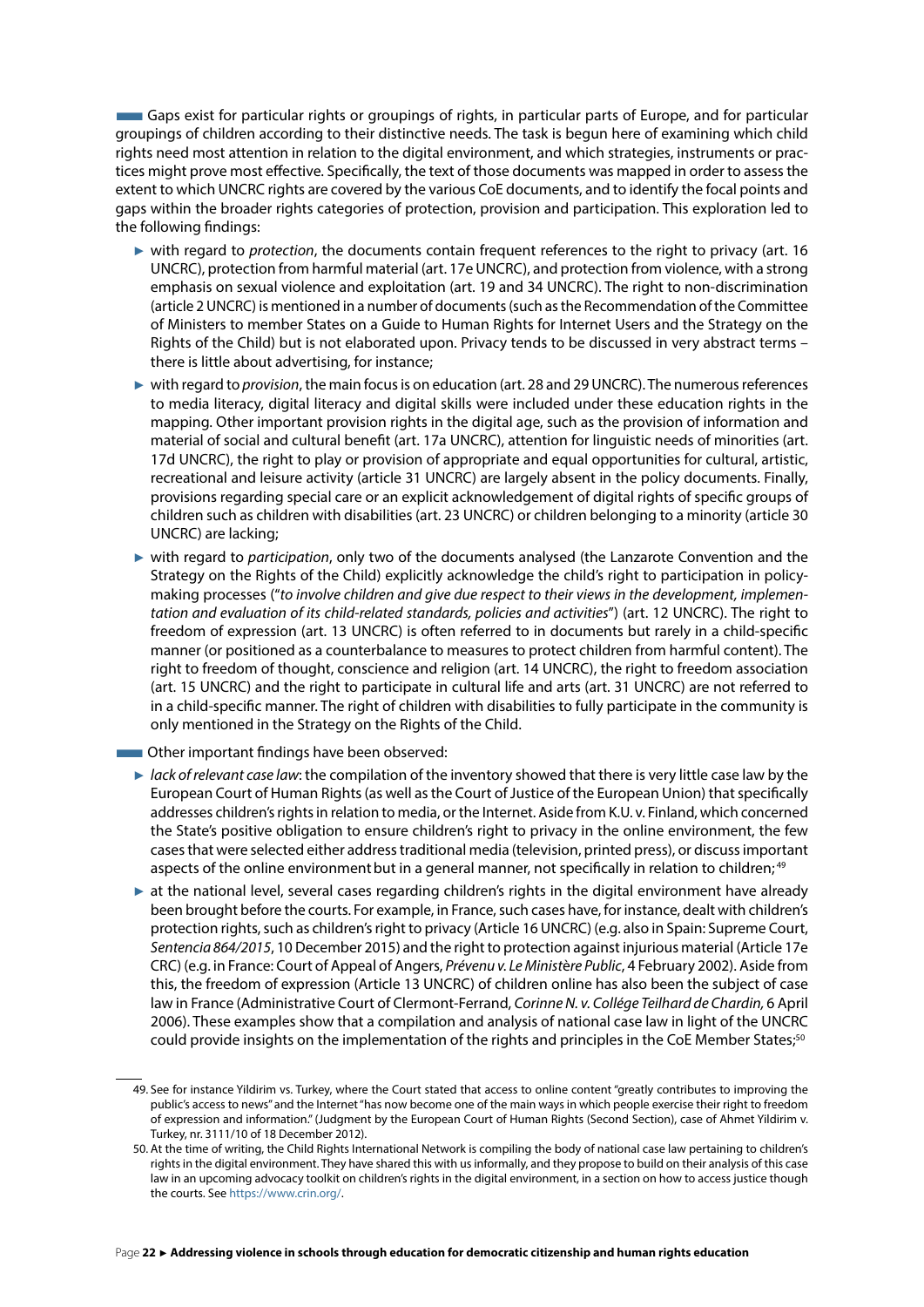- <span id="page-23-0"></span>► *multi-dimensional rights:* Children's rights are often discussed or approached as being one-dimensional. However, from the perspective of the three Ps, many rights in the digital age are actually multi-dimensional and it would be helpful to consider and acknowledge this in a more explicit manner at different levels;
- ► the right to privacy, for example, might be considered as a right that offers a child protection, but equally as a precondition to provision of certain information, or as a precondition to participation in society. This implies that children have a right to privacy from everyone, although this is contested in various ways in relation to parents, educators and the government;
- ► the use of reporting mechanisms in social networking sites could be considered to protect children from material that they consider unwanted, but could equally be approached as a mechanism that allows children to participate in decisions about such content.

## Gaps revealed from the case studies

#### *Coordination*:

- ► many State and cross-cutting initiatives tend to be short-term rather than sustained, smaller rather than national in scale, and few are subject to independent evaluation.51 Also, they tend to be scattered across a range of areas and competent ministries or governmental departments (such as educational policy or a digital literacy strategy or the promotion of positive online content), leaving gaps in others;
- $\triangleright$  there is a gap in most CoE member states at the level of policy governance and design, particularly with regard to coordination at the ministerial level on the issues and policies that impact on children's engagement with digital media.<sup>52</sup> There is a need consequently for more sustained and coordinated approaches by governments with a cross-media policy perspective on the convergence of desktops, gaming, mobile phones, television, etc., as they relate to children.<sup>53</sup> A national platform to oversee and deliver key elements of protection, provision and participation rights in the digital age is needed. A review of international best practice in policy governance and implementation should be a priority;
- ► also lacking are future-oriented perspectives that build in an assessment of how technological innovation and ICT-related business developments (e.g. in relation to the Internet of Things) are likely to concern children and child rights, whether in terms of provision, protection or participation. These, even more than initiatives focused on present challenges, surely need to develop cross-national partnerships or collaboration. The ITU's Girls in ICT initiative, Safer Internet Day and WePROTECT represent notable exceptions;
- ► where industry plays a role in partnering with government of schools, again, it is rarely embedded into the curriculum (although see the French case as an instance of good practice).<sup>54</sup>

#### *Protection*:

- ► most often it is in relation to child internet safety that governments have taken most action, although we see a growth in educational initiatives centred on coding also;
- ► there appears to be a fair amount of new legislation in many countries around child sexual abuse material, harassment, extremism, and a range of other online risks, although whether this offers specific instances of best practice remains to be evaluated;
- ► there have also been a range of initiatives centred on cyberbullying. However, other forms of online risk appear to be rarely addressed (e.g. hate, harassment, body image and self-harm, etc.);
- ► it appears that most curriculum-based ICTs and child online safety come from a digital literacy and protectionist perspective. The competency and risk-centric approach means there are very few examples of initiatives that promote the use of positive, creative content. Those that are, are sporadic and quite

<sup>51.</sup> Although see O'Neill, B. (2014), ICT Coalition: First Report on the Implementation of the ICT Principles (Dublin Institute of Technology: Centre for Social and Educational Research) [http://www.ictcoalition.eu/news/75/First\\_Report\\_on\\_the\\_implemen](http://www.ictcoalition.eu/news/75/First_Report_on_the_implementation_of_ICT_Principles)[tation\\_of\\_ICT\\_Principles](http://www.ictcoalition.eu/news/75/First_Report_on_the_implementation_of_ICT_Principles) Croll, J. (2016) Let's Play It Safe – Children and Youths in the Digital World. Assessment of the Emerging Trends and Evolutions in ICT Services. White Paper for the ICT Coalition for Children Online, January 2016, [http://www.ictcoalition.](http://www.ictcoalition.eu/gallery/100/REPORT_WEB.pdf) [eu/gallery/100/REPORT\\_WEB.pdf](http://www.ictcoalition.eu/gallery/100/REPORT_WEB.pdf)

<sup>52.</sup> See for instance European Commission. (2015). Mapping safer Internet policies in the Member States The Better Internet for Kids (BIK) map : final report. Directorate-General for Communications Networks, Content and Technology.

<sup>53.</sup> Indeed, other than NICAM in the Netherlands or the BBFC's work with mobile classification and video music rating, countries do not appear to be responding to the digital consumption of media by children and young people as a whole.

<sup>54.</sup> France has by far the most sophisticated ICT and online child safety curriculum at all school ages. It is matched by a national programme of certification for pupils and teachers. France too, seems to be using gamification through its 2015 Ex Machina initiative, to boost digital resilience and cognitive development, but teachers find it difficult to use in a classroom context, according to the country case study.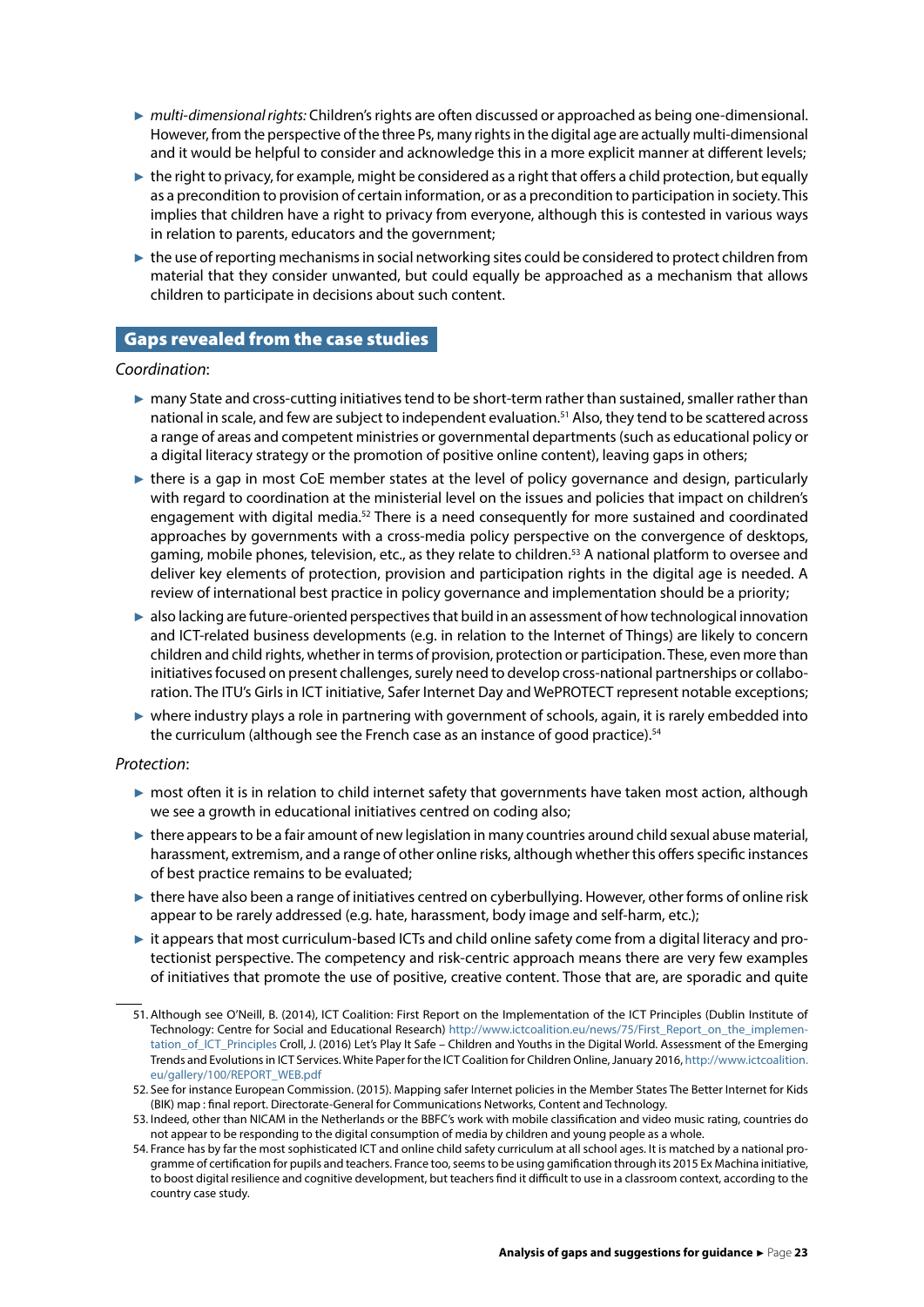<span id="page-24-0"></span>formalised – school competitions around cyberbullying seems the most popular (e.g. Russia, France, UK, Germany).

*Provision*:

- ► as with the legal framework, most effort towards provision is focused on education, with some notable exceptions (e.g. the provision of positive online content in Germany and the UK, countries with strong public service broadcasting traditions). This leaves significant gaps in relation to age-appropriate information, for example;
- ► in many countries, since 2010 there has been a dramatic increase in activities around ICTs and child online safety in schools. The key driver is clearly increased broadband accessibility within schools, with schools heavily dependent on broadband access even in high income, urbanised countries like France, the UK and Germany. This marks a key and widening gap between the digital devices and content used in schools and in households;<sup>55</sup>
- ► with some exceptions, the lack of attention to provision of positive content for children in the online sphere is notable. The emphasis given to quality educational content for children in the traditional or legacy media world, particularly in the form of public service media provision, is seldom replicated in the online world, except in more commercialised forms.

#### *Participation and digital inclusion:*

- $\triangleright$  while it is understandable that the emphasis is heavily on protection, it is important to note the relative lack of best practice regarding provision (e.g. positive content policies) or participation. There is a gap in technology innovation aimed at children and an absence of reliable guidance on standards for new media content or platform development that takes into account the needs of children;<sup>56</sup>
- $\triangleright$  the needs and rights of those who are vulnerable or marginalised or digitally excluded are generally poorly addressed in the ten countries reviewed, including targeted attention and resources for women and girls; persons with disabilities, indigenous peoples and people living in rural areas; refugees and looked after children and other forms of vulnerability (e.g. mental health).<sup>57</sup>

## Suggestions for guidance

There is need for a much more proactive, cross-national approach from governments in relation to empowering, protecting and supporting children in the digital environment. Given the fast pace at which the digital environment evolves and that children are often the early adopters and primary consumers of content, often in ways unrecognised by adults, government efforts should be grounded in an updated evidence base. Government approaches should involve multiple stakeholders, including the voices of children and parents, and these should be sustained over time and independently evaluated to ensure their effectiveness.

#### *Provision:*

- ► while 'the right to access the internet' does not formally exist, we note that both children and other stakeholders increasingly appear to assume such a right. As a gateway to many forms of provision and participation, internet access is becoming ever more taken for granted as a means of ensuring child rights, and in consequence, lack of (sufficient or reliable) access remains a problem for some children. These are, further, usually those who are already vulnerable or marginalised in society. Thus it is important to sustain and extend policies to overcome digital exclusion;
- ► policies directed at the empowerment, support and protection of children in the digital environment should be constructed in such a way that the policy objectives contained therein apply to all children (i.e., so that policies are truly non-discriminatory). In other words, inequalities in access, etc., may render

<sup>55.</sup> Obviously funding matters, but the lack of investment in broadband digital infrastructure for example, has meant that in many schools, the devices, platforms and content they use are often basic and bear little relationship to the high-speed wireless devices and content being used within households. Adding to this problem the active exclusion of social media, mobile devices and apps by schools, it is difficult to see how children can build genuine digital resilience. In order to close the digital divide between schools and households, there is strong case for implementing a "Bring Your Own Device "(BYOD) approach within schools. With the right acceptable use policies in place, it could be one way of bridging the gap between the formal approach to computing in curriculums and the increasingly haptic, highly socialized, mobile device-led experience of children at home.

<sup>56.</sup> See, as an example: Reese, L. de, Petito, L., & Pijpers, R. (2010). Producing and providing online content for children and young people: An inventory. Brussels: European Commission. Also, Harris, K. D., & General, A. (2013). Privacy on the Go. Recommendations for the Mobile Eco-System. Attorney General. Californian Department of Justice.

<sup>57.</sup> We saw some evidence of growth in provision of localized content, particularly for smaller countries' minority ethnic cultures. Interestingly, topline domains (TLDs) now allow most cultures (the first was Catalonia in 2003) to write in their own language script.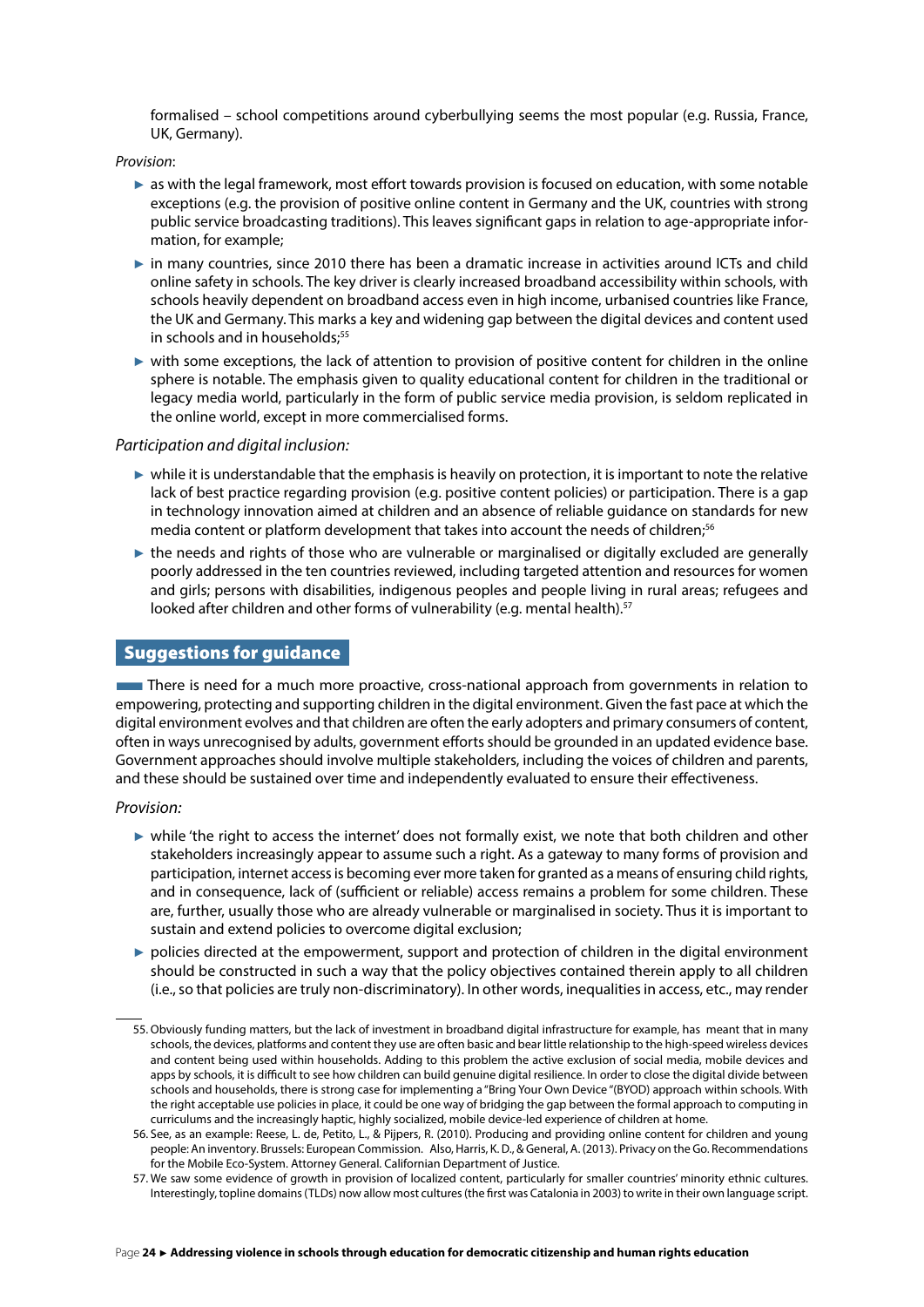a 'one-size-fits-all' approach ineffective – therefore, policies should be adaptable/flexible to the extent that they can address the needs of all children (e.g., children with disabilities, children from minority groups, child refugees or those displaced by armed conflict, and other vulnerable groups who may not be reached by schools or supported by parents;

- ► high quality and unbiased information of all kinds are being increasingly sought by children online and should be both provided and made readily 'discoverable' by those of all ages and in different languages. Particularly important is information about health, including mental and sexual health, sexuality and identity, civil rights and community resources;
- ► information on all policies including self-regulatory industry policies directed at the empowerment, support and protection of children in the digital environment should be made accessible to children and young people in a format appropriate to their age and capacities;
- ► states' support for children's provision in the digital environment should take into account the diverse sources of content produced by both the public and private sectors that are likely to be consumed by children and seek to provide the appropriate incentives, investment opportunities, standards and technical guidance for the production of material of social and cultural benefit to the child;
- $\triangleright$  to empower, protect and support children in the digital environment, media literacy policies and initiatives should be framed against the backdrop of human rights, with 'media and information literacy'<sup>58</sup> interwoven with the right to freedom of expression and information.59 A large body of evidence and evaluation has documented the many ways in which, at present, this is not occurring, with digital literacy limited to online safety or taught inappropriately by ICT teachers, and with e-learning policies overly focused on the provision of hardware to the neglect of digital curricula, resources, and teacher training;<sup>60</sup>
- $\triangleright$  given the pace and complexity of the evolution of ICT, it is crucial that digital literacy programmes and initiatives are periodically assessed and reviewed in order to ensure their continued relevance and currency. It is also crucial that both the protective and the participatory functions of media literacy are highlighted to provide children and young people with the skills and abilities to take steps to manage their online lives;
- ► in order to empower, support and protect children in the digital environment, children must first be made aware of the human rights to which they are entitled – and of the fact that these rights apply online as well as offline. Children cannot exercise/realise rights about which they are unaware, therefore, member States of the CoE should be encouraged to facilitate and promote human rights education to children.

#### *Protection:*

- ► policies and practices designed to protect children online should be sufficiently resourced so that implementation is effective and accountable among all concerned (including law enforcement, educators, industry and other content and online service providers, social workers, and child welfare agencies);
- ► it is important that efforts to protect children online do not inappropriately criminalise or penalise them as 'perpetrators' and that, rather, educational initiatives are sustained so that children act responsibly in digital environments;
- ► in relation to the digital environment it is important both to protect children from discrimination, and to empower and support children so that they themselves are non-discriminatory when operating in the digital environment – thereby acknowledging children's role as creators and distributors of content, and not solely as consumers of content;
- ► those with responsibility for the development of policies designed to empower, protect and support children should be encouraged to consider an educational approach to shielding children and young people from the risk of sexual exploitation (both online and offline). Part of this educative process necessarily involves teaching children how to avoid placing themselves at increased risk of becoming victims of sexual exploitation, as well as how to recognise such behaviour and manage their response. In the online context, children must be educated in, for example, the importance of non-disclosure when it comes to posting personal information online, as well as the need to exercise extreme caution when

<sup>58.</sup> Frau-Meigs, D. and Hibberd, L. (2016), Education 3.0 and Internet Governance: A New Global Alliance for Children and Young People's Sustainable Digital Development. Centre for International Governance Innovation and Chatham House.

<sup>59.</sup> O'Neill, B. and Barnes, C. (2008), Media Literacy and the Public Sphere: Contexts for Public Media Literacy Promotion in Ireland. Dublin Institute of Technology: Centre for Social and Educational Research.

<sup>60.</sup> For example, see Selwyn, N. (2014). Distrusting Educational Technology: Critical Conversations for Changing Times. Abingdon, Oxon and New York, Routledge.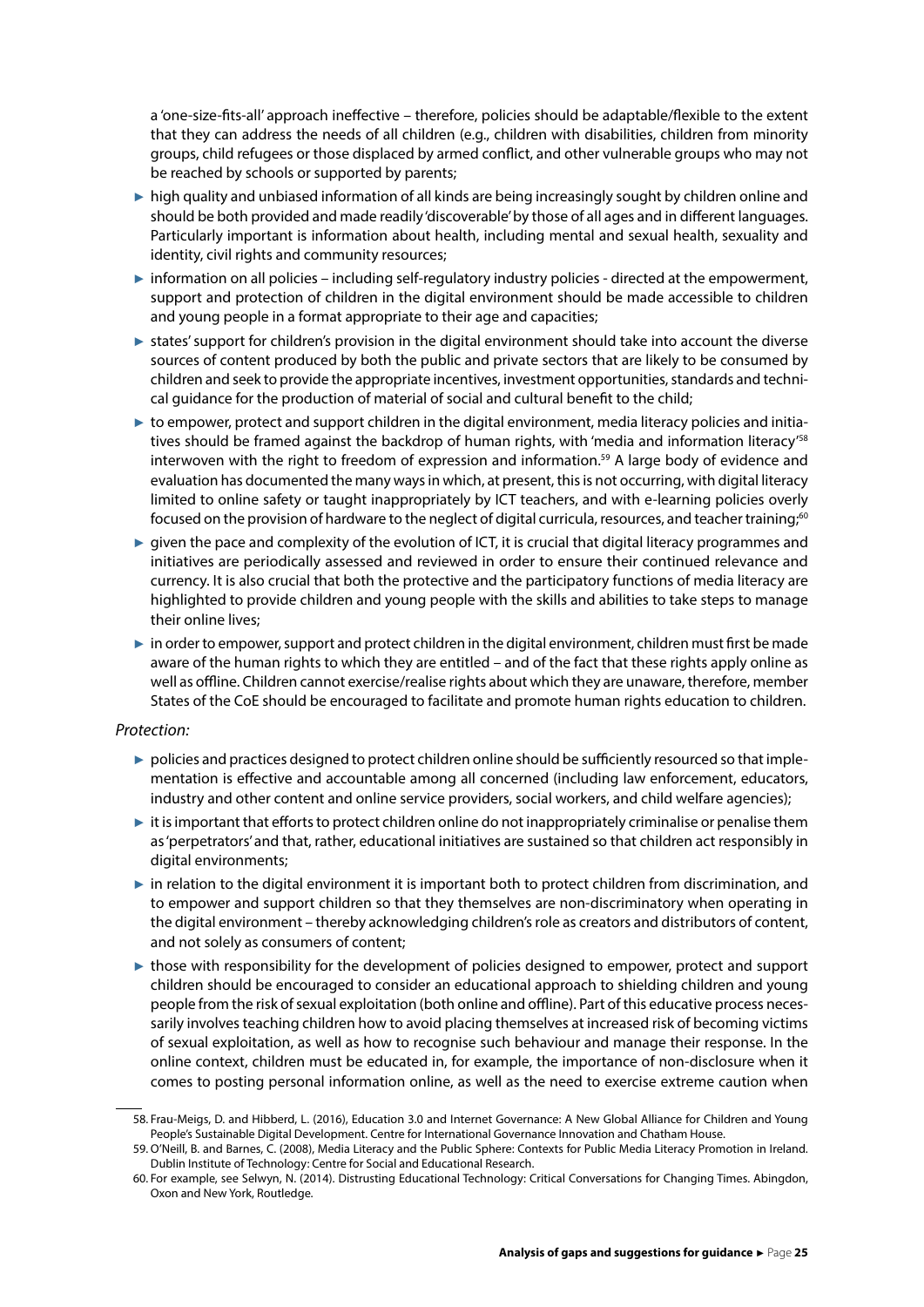befriending people online. The construction of appropriate, age- specific education programmes and information campaigns will require concerted multi-disciplinary efforts;

► Thus states could encourage the media - particularly those media which specifically provide content and/or services to children and young people - to promote the use of the media for the purpose of disseminating information (age- and format-appropriate) to children and young people on risk issues such as online sexual exploitation, and for States to facilitate the media in this regard.

#### *Participation:*

- ► while the focus is often on 'protection', rights of participation should also feature strongly the right to be heard, the right to freedom of expression, and the right of access to information all come into play. Children play a range of social, community and civic roles at all ages, and increasing through adolescence as they take on increasing citizenship roles. These should be supported, valued and developed online and through the relation between online and offline spheres of engagement, recognising their rights according to their 'evolving capacities;'
- $\triangleright$  it is important that the protective function of participation is emphasised i.e., it is only through participation that children and young people can be truly empowered, supported and protected in the digital environment. In order to protect children and young people from exploitation in all of its various manifestations, they must be actively and meaningfully involved in the formulation, implementation and review of policies directed at such protection;
- ► member States of the CoE should encourage those with responsibility for the formulation of policy (directed at the empowerment, support and protection of children in the digital environment) to acknowledge and facilitate the participation of children through the provision of appropriate information, and through the provision of appropriate channels through which children can make known their views;
- ► this includes consideration of the sexual exploitation of children, which undoubtedly constitutes a "matter affecting the child" (as per the wording of Article 12 CRC) and, as such, children have a right to be heard in this context. The challenge, of course, lies in striking the balance – while, at the same time, respecting the principle of parental responsibility (Article 5 CRC) and the 'best interests' principle (Article 3 CRC);
- $\triangleright$  children must be provided with avenues through which to make known their views and experiences (anonymously, if required) of exploitation and other risks issues on the internet, and these views and experiences should inform and influence resulting policies. In addition, children must be supported and empowered through the provision of sufficient and appropriate avenues through which to express concerns/report incidences (anonymously, if required) and through the provision of age- and formatappropriate information.

#### *Balancing rights:*

- ► article 3 ('best interests') requires that the formulation, implementation and review of policies directed at the empowerment, protection and support of children in the digital environment must do their utmost to consult children in determining their 'best interests' and ensure that the concept of 'best interests' is not interpreted in a purely protectionist manner;
- ► to navigate the tensions between children's right to freedom of expression and the sometimes-necessary, sometimes-excessive restrictions imposed on their use of digital media in schools, communities and other public or private locations, it is crucial that children are afforded real and meaningful opportunities to make expressive contributions to the formulation of policy in this domain, and that CoE member States actively encourage such contributions;
- ► when it comes to constructing law and policy directed at the empowerment, protection and support of children in the digital environment – an objective which clearly impacts on the rights of children – States parties should make accessible to children age-appropriate (and linguistically-appropriate) information explaining such measures – and must encourage the media to do likewise;
- ► the provision of a clear, evidence-based form of justification supporting any use of age restrictions is of particular importance in the context of the digital environment in light of the fact that law and policy aimed at protecting children in this arena, more often than not, has human rights implications;
- $\triangleright$  a purely protectionist approach to privacy should be avoided privacy is a fundamental component of participation, therefore, it is important that policies, programmes and initiatives targeted at the empowerment, support and protection of children in the digital environment strive to strike the appropriate balance;
- ► the exercise of one's human rights is not simply an individual endeavour rather, it is a human endeavour, dependent on mutual respect for the rights of each other. For example, not only do individuals have a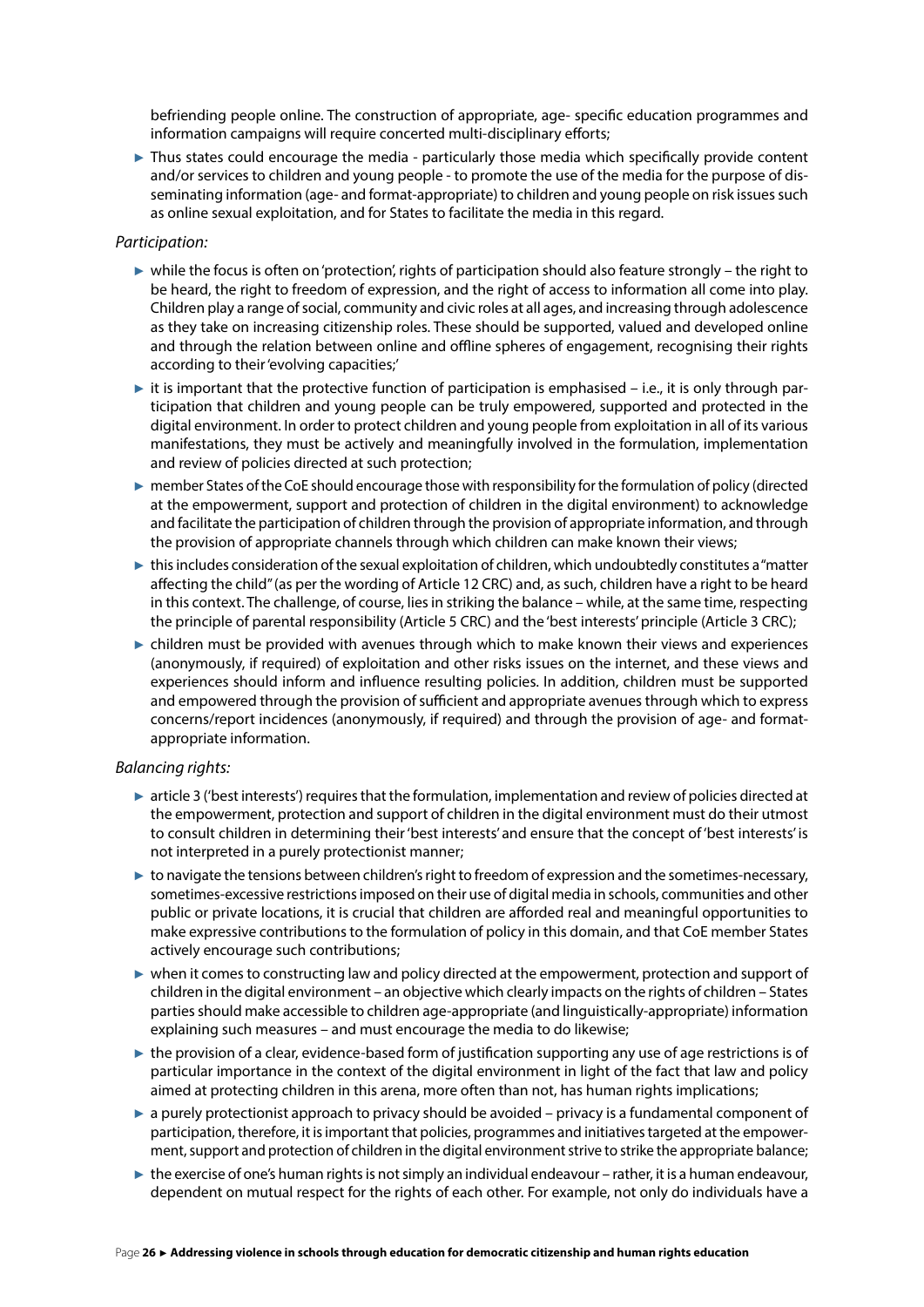responsibility when it comes to protecting their own right to privacy, but also when it comes to protecting the privacy rights of others – policies directed at the empowerment, support and protection of children in the digital environment should promote and encourage respectful use of the data of others. Related arguments can be made regarding intellectual property, copyright or free speech.

**Last, we note that policymakers must ensure that there are sufficient and appropriate avenues through** which children and young people may make complaints and pursue remedies where they believe they have been disempowered, unsupported and unprotected in the digital environment. Possibly there is a case for establishing national and cross-national bodies and for establishing frameworks by which to measure and optimise multi-stakeholder initiatives in the digital environment. Such is the commonality of usage, that there could be significant economies of scale and shared best practice. Currently, there is considerable duplication and as the digital environment continues to mature, a professional standards body could create some cohesion and establish some benchmarks for best practice. In the context of the digital environment, policies directed at the empowerment, protection and support of children must necessarily be subjected to periodic review – this is particularly the case when it comes to the digital environment given the pace and complexity of its evolution.